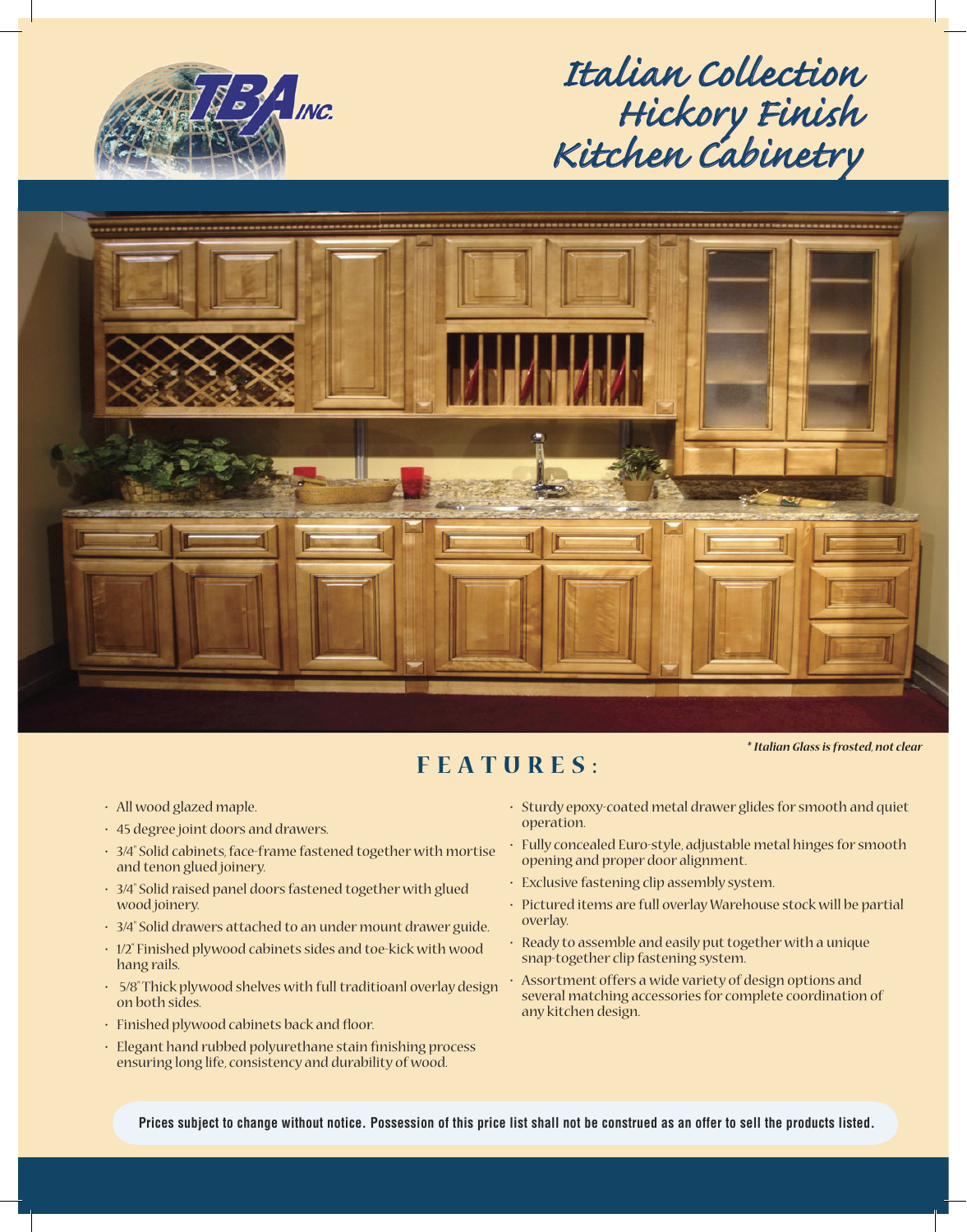

**Single Door Wall:** 

W9" x 30" W12" x 30" W12" x 36" W15" x 30" W15" x 36" W18" x 30" W21" x 30" W21" x 36" W9" x 36" W18" x 36" W9" x 42 W12" x 42" W15" x 42" W18" x 42" W21" x 42"

*All wall cabinets have two 5/8" adjustable plywood shelves. Door is reversible.*



**Wall Diagonal Corner:** WDC24" x 30" WDC24" x 36" WDC24" x 42" WDC27" x 42"

*Door is reversible.*

*All wall cabinets have two 5/8" adjustable plywood shelves. Start installation with a corner wall cabinet if kitchen has a corner.*



#### **Double Door Wall:**

```
All wall cabinets have two 5/8" 
W24" x 30"
W24" x 36"
W27" x 30"
W27" x 36"
W30" x 30"
W30" x 36"
W33" x 30"
W33" x 36"
W36" x 30"
W36" x 36"
W39" x 30"
W39" x 36"
W42" x 30
W48" x 30
                       W24" x 42"
                       W27" x 42"
                       W30" x 42"
                       W33" x 42"
                       W36" x 42"
                       W39" x 42"
                        W42" x 42"
```
*adjustable plywood shelves.*



**Single Door Base:** B9" B18" B12" B21" B15"

*5/8" adjustable half depth plywood shelf. All base cabinets include finished toe kick. 8ft. toe kicks available.*



**Double Door Wall Bridge:**  W30" x 12" W30"x 15" W30"x 24"

W33" x 12" W33" x 15" W36" x 24" W36" x 12" W36" x 15" W39" x 12" W39" x 15"

*No shelves.*



**Double Door Base:** B24" B27" B30" B33" B36"\* B42"

*One 5/8" adjustable half depth plywood shelf. All base cabinets include finished toe kick. 8ft. toe kicks available. \*2 drawer unit.*



#### **Wall Blind Corner:**

WBC24" x 30" L/R WBC24" x 36" L/R WBC27" x 30" L/R WBC27" x 36" L/R WBC30" x 30" L/R WBC27" x 42" L/R WBC36" x 30" L/R WBC36" x 42" L/R

*All wall cabinets have two 5/8" adjustable plywood shelves. Pull cabinet away from wall corner 0-2" for door operation.*



|       | Base Drawer Unit: |
|-------|-------------------|
| DB12" | DB24"             |
| DB15" | DB27"             |
| DB18" | DB30"             |
| DB21" | DB36"             |

**BF3" 30" BF6**

specifications.)

*Three drawers. All base cabinets include finished toe kick. 8ft. toe kicks available.*

**(3" x 34 1/2") / (6" x 34 1/2") Base Filler w/ Toe Kick:** (Line art may not reflect exact



**Finished Back Panel:** FBP 96341214(1) 34 1/2" H x 1/4" W x 96" L FBP 369614 (1) 36" H x 1/4" W x 96" L FBP 489612 (1) 48" H x 1/2" W x 96" L



#### **Decorative Base End Panel (BEP 3):** 34 1/2" H x 24" W x 1/2" D

Refrigerator Panel (REP2): 24" x 96" Refrigerator Panel (REP3):

12" x 84"

*Includes 3" trimmable filler; finished on both sides.*

**TK8' Finished Toe Kick VAS36" Sculptured Valance VAS48" Sculptured Valance VA36" Plain Valance VA48" Plain Valance**

**CM96A Crown Molding: Plain** 5/8"W x 3"H x 96"L **CM96B Crown Molding: Scallop Trim**

5/8"W x 4"H x 96"L

**CM96C Crown Molding: Rope Trim** 5/8"W x 4"H x 96"L

**CM96D Crown Molding: Dentil Trim** 5/8"W x 4"H x 96"L

**Wall Filler Strip**  WF3" (3" x 30") WF6"(6" x 30") WF384"(3" x 84") WF396"(3" x 96") WF636"(6" x 36")

**Decorative Wall Filler Strips**

A12WF - 3"W x 12"H A15WF - 3"W x 15"H A24WF - 3"W x 24"H A30WF - 3"W x 30"H A42WF - 3"W x 42"H

**Decorative Wall Filler Strips w/ Toe Kick**

A3BF - 3"W x 34 1/2"H A6BF - 6"W x 34 1/2"H

## **Batten Molding: SC2**

**Outside Corner Molding: OSCSC5** 3/4" W x 96" L x 1/4" Thick



 $\overline{\boxtimes}$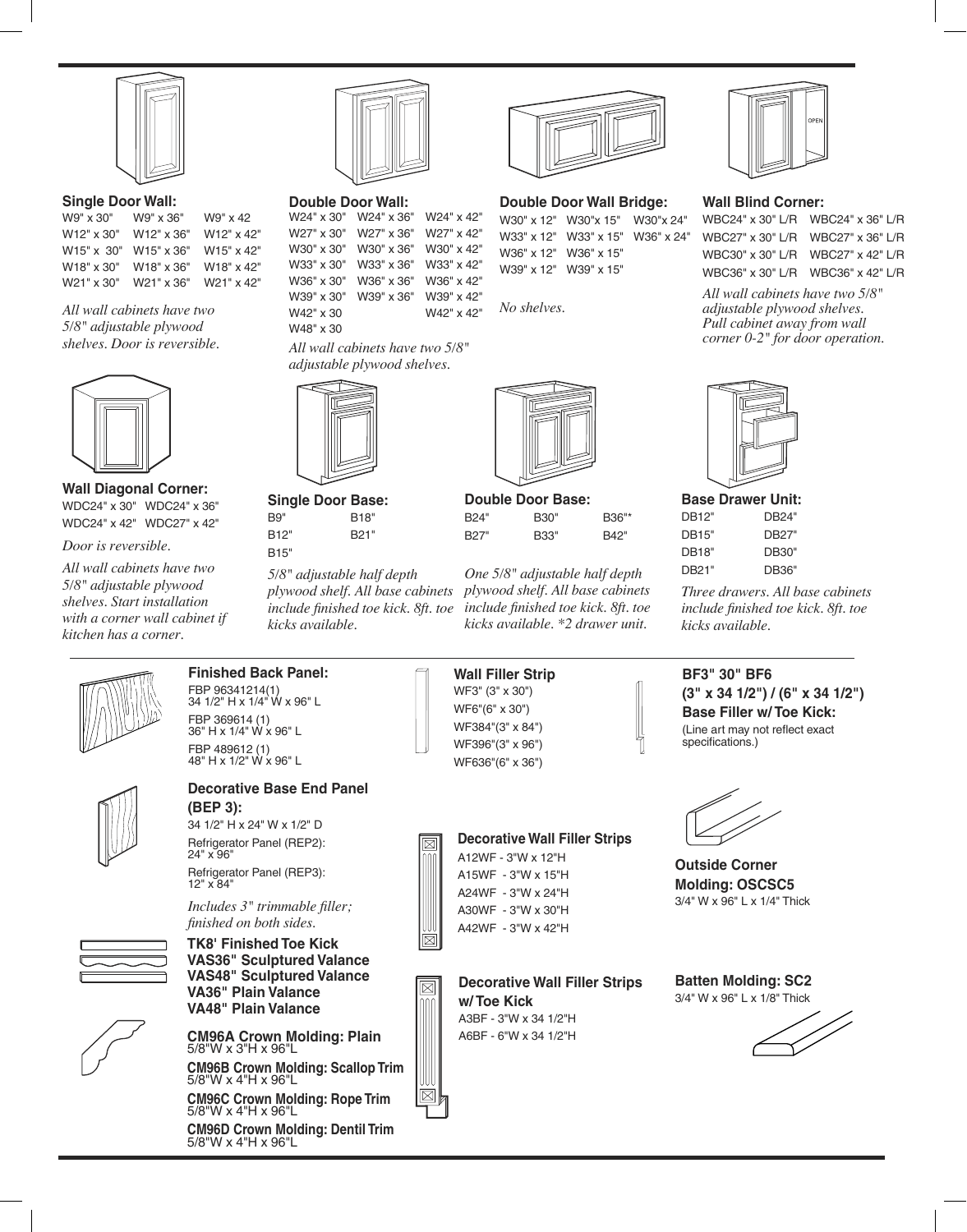

*All wall cabinets have two 5/8" adjustable plywood shelves. Door is reversible.*



#### **Wall Cabinets – Single Door 30" High**

| <b>Item</b>   |                                              |              |
|---------------|----------------------------------------------|--------------|
| <b>Number</b> | <b>Description</b>                           | <b>Price</b> |
| 111-1644      | ITH-W0930 - Wall 09"W x 12"D x 30"H - 1 Door |              |
| 111-1645      | ITH-W1230 - Wall 12"W x 12"D x 30"H - 1 Door |              |
| 111-1646      | ITH-W1530 - Wall 15"W x 12"D x 30"H - 1 Door |              |
| 111-1647      | ITH-W1830 - Wall 18"W x 12"D x 30"H - 1 Door |              |
| 111-1648      | ITH-W2130 - Wall 21"W x 12"D x 30"H - 1 Door |              |

#### **Wall Cabinets – Single Door 36" High**

| <b>Item</b><br><b>Number</b> | <b>Description</b>                           | <b>Price</b> |
|------------------------------|----------------------------------------------|--------------|
| 111-1658                     | ITH-W0936 - Wall 09"W x 12"D x 36"H - 1 Door |              |
| 111-1659                     | ITH-W1236 - Wall 12"W x 12"D x 36"H - 1 Door |              |
| 111-1660                     | ITH-W1536 - Wall 15"W x 12"D x 36"H - 1 Door |              |
| 111-1661                     | ITH-W1836 - Wall 18"W x 12"D x 36"H - 1 Door |              |
| 111-1662                     | ITH-W2136 - Wall 21"W x 12"D x 36"H - 1 Door |              |

#### **Wall Cabinets – Single Door 42" High**

| <b>Item</b><br><b>Number</b> | <b>Description</b>                           | <b>Price</b> |
|------------------------------|----------------------------------------------|--------------|
| 111-1668                     | ITH-W0942 - Wall 09"W x 12"D x 42"H - 1 Door |              |
| 111-1669                     | ITH-W1242 - Wall 12"W x 12"D x 42"H - 1 Door |              |
| 111-1616                     | ITH-W1542 - Wall 15"W x 12"D x 42"H - 1 Door |              |
| 111-1670                     | ITH-W1842 - Wall 18"W x 12"D x 42"H - 1 Door |              |
| 111-1671                     | ITH-W2142 - Wall 21"W x 12"D x 42"H - 1 Door |              |

#### **Wall Cabinets – Double Doors 12" High**

| Item          |                                                 |              |
|---------------|-------------------------------------------------|--------------|
| <b>Number</b> | <b>Description</b>                              | <b>Price</b> |
| 111-1690      | ITH-W3012 - Wall 30"W x 12"D x 12"H - 2 Doors   |              |
| 111-1587      | ITH-W3312 - Wall 33"W x 12"D x 12"H - 2 Doors   |              |
| 111-1691      | ITH-W3612 - Wall 36"W x 12"D x 12"H - 2 Doors   |              |
| 111-1692      | ITH-W3912 - Wall 39"W x 12"D x 12"H - 2 Doors   |              |
| 111-2738      | ITH-W331224 - Wall 33"W x 24"D x 12"H - 2 Doors |              |
| 111-2739      | ITH-W361224 - Wall 36"W x 24"D x 12"H - 2 Doors |              |

#### **Wall Cabinets – Double Doors 15" High**

| <b>Item</b><br><b>Number</b> | <b>Description</b>                              | <b>Price</b> |
|------------------------------|-------------------------------------------------|--------------|
| 111-1686                     | ITH-W3015 - Wall 30"W x 12"D x 15"H - 2 Doors   |              |
| 111-1687                     | ITH-W3315 - Wall 33"W x 12"D x 15"H - 2 Doors   |              |
| 111-1688                     | ITH-W3615 - Wall 36"W x 12"D x 15"H - 2 Doors   |              |
| 111-1689                     | ITH-W3915 - Wall 39"W x 12"D x 15"H - 2 Doors   |              |
| 111-1622                     | ITH-W331524 - Wall 33"W x 24"D x 15"H - 2 Doors |              |
| 111-1696                     | ITH-W361524 - Wall 36"W x 24"D x 15"H - 2 Doors |              |

*All wall cabinets have two 5/8" adjustable plywood shelves. Door is reversible.*

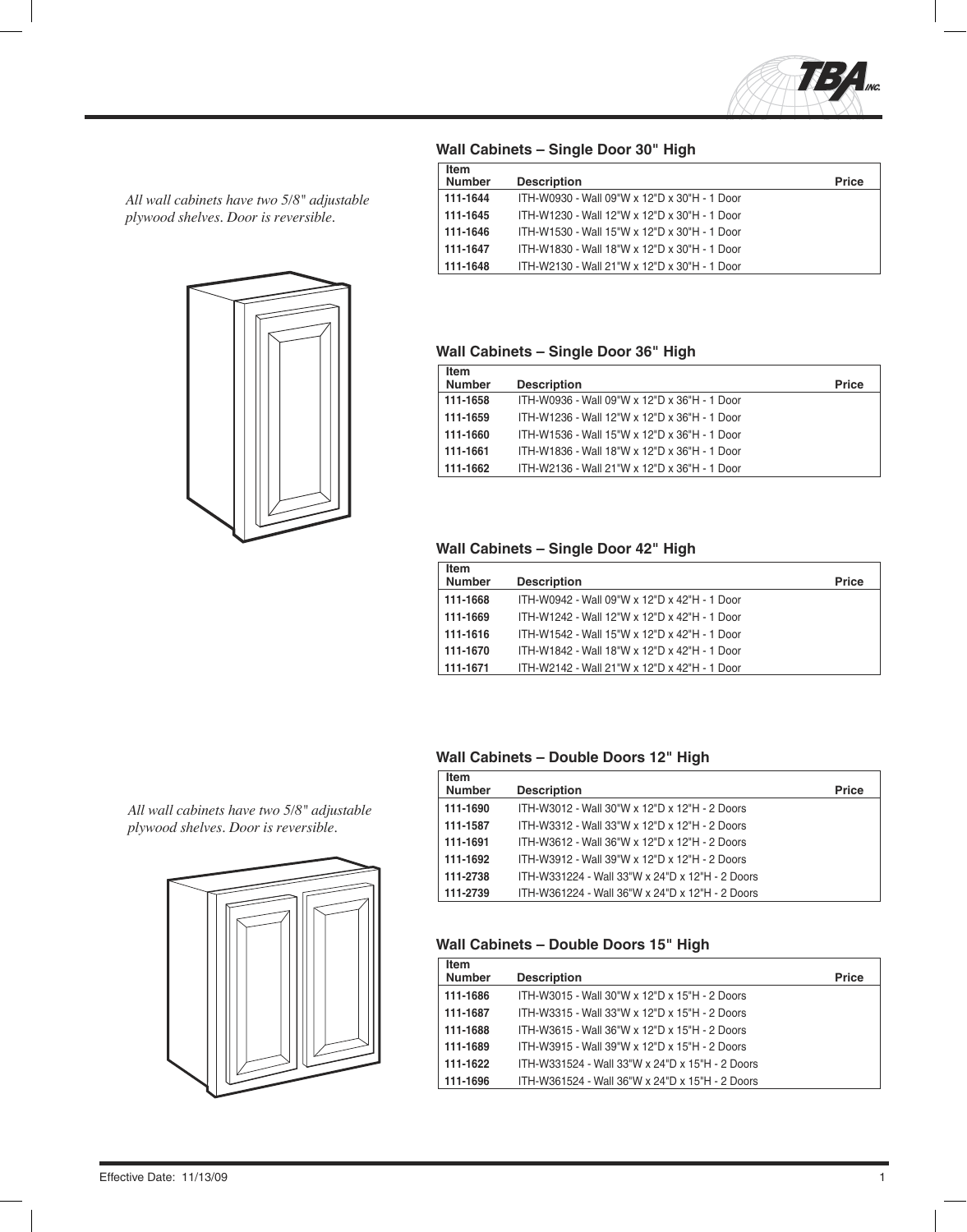*All wall cabinets have two 5/8" adjustable plywood shelves. Door is reversible.*



#### **Wall Cabinets – Double Doors 18" High**

| <b>Item</b><br><b>Number</b> | <b>Description</b>                              | Price |
|------------------------------|-------------------------------------------------|-------|
| 111-1801                     | ITH-W3018 - Wall 30"W x 12"D x 18"H - 2 Doors   |       |
| 111-1694                     | ITH-W3318 - Wall 33"W x 12"D x 18"H - 2 Doors   |       |
| 111-1588                     | ITH-W3618 - Wall 36"W x 12"D x 18"H - 2 Doors   |       |
| 111-1589                     | ITH-W3918 - Wall 39"W x 12"D x 18"H - 2 Doors   |       |
| 111-1804                     | ITH-W331824 - Wall 33"W x 24"D x 18"H - 2 Doors |       |
| 111-1805                     | ITH-W361824 - Wall 36"W x 24"D x 18"H - 2 Doors |       |

#### **Wall Cabinets – Double Doors 24" High**

| Item          |                                                 |              |
|---------------|-------------------------------------------------|--------------|
| <b>Number</b> | <b>Description</b>                              | <b>Price</b> |
| 111-1802      | ITH-W3024 - Wall 30"W x 12"D x 24"H - 2 Doors   |              |
| 111-1695      | ITH-W3624 - Wall 36"W x 12"D x 24"H - 2 Doors   |              |
| 111-1978      | ITH-W3924 - Wall 39"W x 12"D x 24"H - 2 Doors   |              |
| 111-1623      | ITH-W362424 - Wall 36"W x 24"D x 24"H - 2 Doors |              |
| 111-1979      | ITH-W392424 - Wall 39"W x 24"D x 24"H - 2 Doors |              |

#### **Wall Cabinets – Double Doors 30" High**

*All wall cabinets have two 5/8" adjustable plywood shelves. Door is reversible.*



| <b>Item</b><br><b>Number</b> | <b>Description</b>                            | <b>Price</b> |
|------------------------------|-----------------------------------------------|--------------|
| 111-1649                     | ITH-W2430 - Wall 24"W x 12"D x 30"H - 2 Doors |              |
| 111-1650                     | ITH-W2730 - Wall 27"W x 12"D x 30"H - 2 Doors |              |
| 111-1651                     | ITH-W3030 - Wall 30"W x 12"D x 30"H - 2 Doors |              |
| 111-1652                     | ITH-W3330 - Wall 33"W x 12"D x 30"H - 2 Doors |              |
| 111-1653                     | ITH-W3630 - Wall 36"W x 12"D x 30"H - 2 Doors |              |
| 111-1586                     | ITH-W3930 - Wall 39"W x 12"D x 30"H - 2 Doors |              |
| 111-1654                     | ITH-W4230 - Wall 42"W x 12"D x 30"H - 2 Doors |              |
| 111-1655                     | ITH-W4830 - Wall 48"W x 12"D x 30"H - 2 Doors |              |

#### **Wall Cabinets – Double Doors 36" High**

| <b>Item</b><br><b>Number</b> | <b>Description</b>                            | <b>Price</b> |
|------------------------------|-----------------------------------------------|--------------|
| 111-1663                     | ITH-W2436 - Wall 24"W x 12"D x 36"H - 2 Doors |              |
| 111-1664                     | ITH-W2736 - Wall 27"W x 12"D x 36"H - 2 Doors |              |
| 111-1665                     | ITH-W3036 - Wall 30"W x 12"D x 36"H - 2 Doors |              |
| 111-1666                     | ITH-W3336 - Wall 33"W x 12"D x 36"H - 2 Doors |              |
| 111-1667                     | ITH-W3636 - Wall 36"W x 12"D x 36"H - 2 Doors |              |
| 111-1590                     | ITH-W3936 - Wall 39"W x 12"D x 36"H - 2 Doors |              |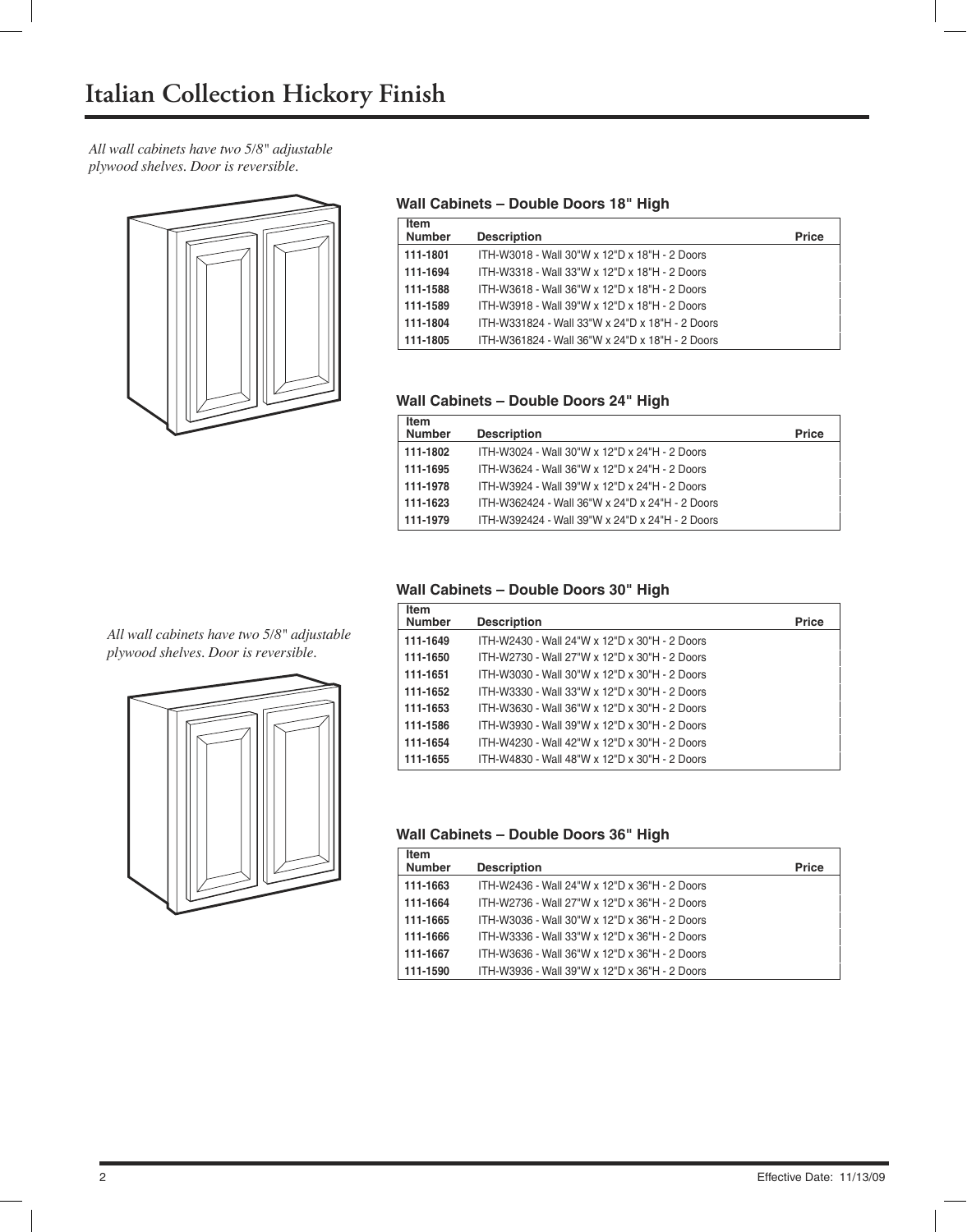

*All wall cabinets have two 5/8" adjustable plywood shelves. Door is reversible.*



**Wall Cabinets – Double Doors 42" High**

| <b>Item</b><br><b>Number</b> | <b>Description</b>                            | <b>Price</b> |
|------------------------------|-----------------------------------------------|--------------|
| 111-1672                     | ITH-W2442 - Wall 24"W x 12"D x 42"H - 2 Doors |              |
| 111-1673                     | ITH-W2742 - Wall 27"W x 12"D x 42"H - 2 Doors |              |
| 111-1674                     | ITH-W3042 - Wall 30"W x 12"D x 42"H - 2 Doors |              |
| 111-1675                     | ITH-W3342 - Wall 33"W x 12"D x 42"H - 2 Doors |              |
| 111-1676                     | ITH-W3642 - Wall 36"W x 12"D x 42"H - 2 Doors |              |
| 111-1610                     | ITH-W3942 - Wall 39"W x 12"D x 42"H - 2 Doors |              |
| 111-1620                     | ITH-W4242 - Wall 42"W x 12"D x 42"H - 2 Doors |              |
|                              |                                               |              |

*All wall cabinets have two 5/8" adjustable plywood shelves. Door is reversible.*



*All wall cabinets have two 5/8" adjustable*  $p$ lywood shelves. Door is reversible.



#### **Wall Cabinets – Double Frosted Glass Doors with Drawers**

| <b>Item</b><br><b>Number</b> | <b>Description</b>                       | <b>Price</b> |
|------------------------------|------------------------------------------|--------------|
| 111-1678                     | ITH-W3630GD6 - Wall                      |              |
|                              | 36"W x 12"D x 30"H - 2 Doors - 6 Drawers |              |
| 111-1679                     | ITH-W3636GD6 - Wall                      |              |
|                              | 36"W x 12"D x 36"H - 2 Doors - 6 Drawers |              |
| 111-1677                     | ITH-W3042GD4 - Wall                      |              |
|                              | 30"W x 12"D x 42"H - 2 Doors - 4 Drawers |              |
| 111-1680                     | ITH-W3642GD6 - Wall                      |              |
|                              | 36"W x 12"D x 42"H - 2 Doors - 6 Drawers |              |

#### **Wall Cabinets – Four Doors 30" High**

| <b>Item</b><br><b>Number</b> | <b>Description</b>                                         | <b>Price</b> |
|------------------------------|------------------------------------------------------------|--------------|
| 111-1656                     | ITH-W6030 - Wall 60"W x 12"D x 30"H - 4 Doors              |              |
| 111-1657                     | ITH-W6030 - Open 60"W x 12"D x 30"H - 4 Doors - Open Shelf |              |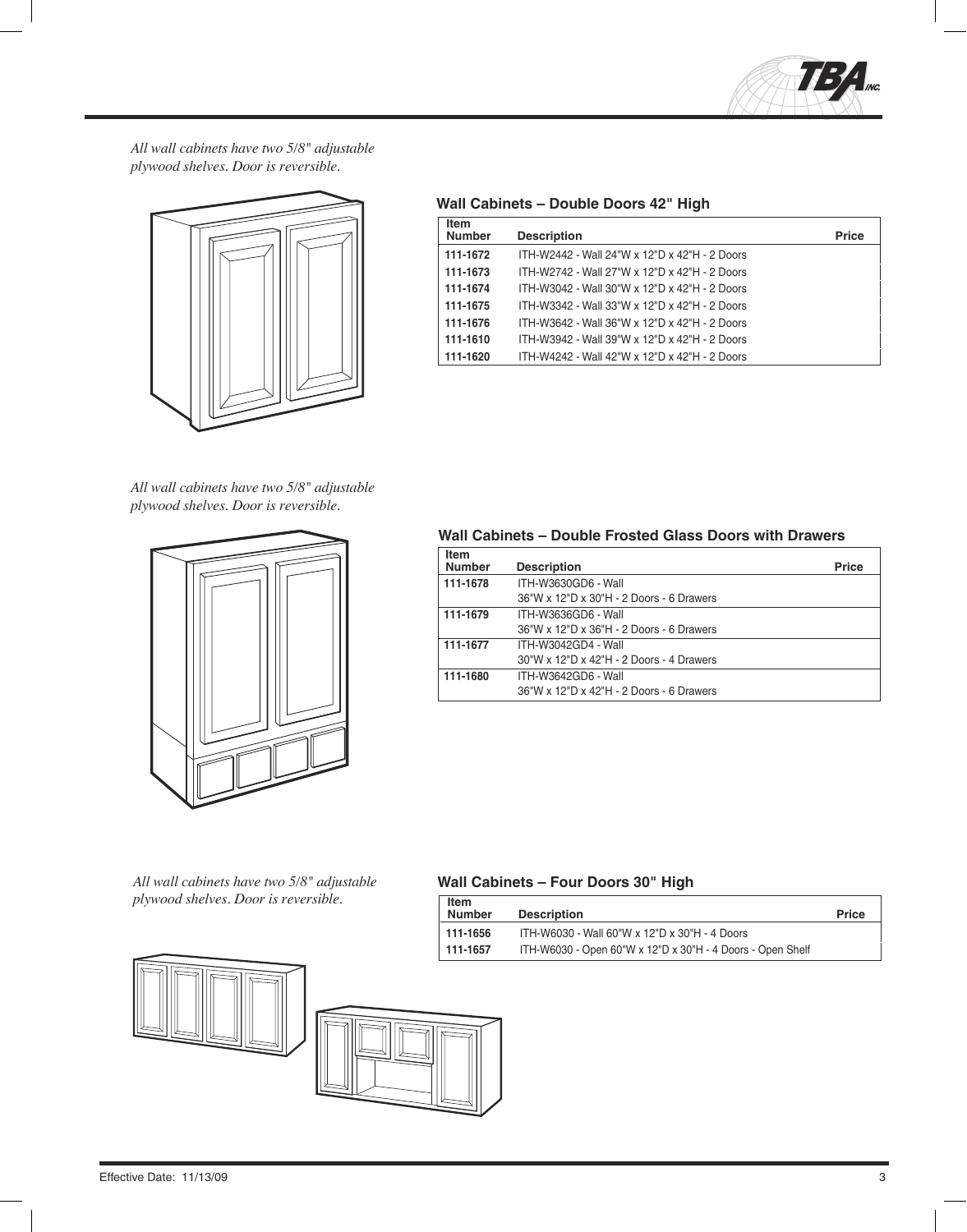## **Italian Collection Hickory Finish**







*Door reversible. All wall cabinets have two 5/8" adjustable plywood shelves. Start installation with a corner wall cabinet, if kitchen has a corner.*



#### **Wall Cabinets – 15" Depth**

| Item<br><b>Number</b> | <b>Description</b>                              | <b>Price</b> |
|-----------------------|-------------------------------------------------|--------------|
| 111-2734              | ITH-W123615 - Wall 12"W x 15"D x 36"H - 1 Door  |              |
| 111-2735              | ITH-W213615 - Wall 21"W x 15"D x 36"H - 1 Door  |              |
| 111-2736              | ITH-W361815 - Wall 36"W x 15"D x 18"H - 2 Doors |              |

#### **Wall Cabinets – Plate Holder**

| <b>Item</b><br><b>Number</b> | <b>Description</b>                                 | <b>Price</b> |
|------------------------------|----------------------------------------------------|--------------|
| 111-1697                     | ITH-W3015PL - Wall Plate Holder 30"W x 12"D x 15"H |              |
| 111-1698                     | ITH-W3615PL - Wall Plate Holder 36"W x 12"D x 15"H |              |
| 111-1600                     | ITH-W3018PL - Wall Plate Holder 30"W x 12"D x 18"H |              |
| 111-1601                     | ITH-W3618PL - Wall Plate Holder 36"W x 12"D x 18"H |              |

#### **Wall Cabinets – Wine Rack**

| <b>Item</b><br><b>Number</b> | <b>Description</b>                              | <b>Price</b> |
|------------------------------|-------------------------------------------------|--------------|
|                              |                                                 |              |
| 111-1699                     | ITH-W3015WR - Wall Wine Rack 30"W x 12"D x 15"H |              |
| 111-1700                     | ITH-W3615WR - Wall Wine Rack 36"W x 12"D x 15"H |              |
| 111-1602                     | ITH-W3018WR - Wall Wine Rack 30"W x 12"D x 18"H |              |
| 111-1603                     | ITH-W3618WR - Wall Wine Rack 36"W x 12"D x 18"H |              |

#### **Wall Cabinets – Diagonal Corner**

| <b>Item</b>   |                                      |              |
|---------------|--------------------------------------|--------------|
| <b>Number</b> | <b>Description</b>                   | <b>Price</b> |
| 111-1683      | ITH-WDC2430 - Wall Diagonal Corner   |              |
|               | 24"W x 12"D x 30"H - 1 Door          |              |
| 111-1614      | ITH-WDC2436 - Wall Diagonal Corner   |              |
|               | 24"W x 12"D x 36"H - 1 Door          |              |
| 111-2737      | ITH-WDC273615 - Wall Diagonal Corner |              |
|               | 27"W x 15"D x 36"H - 1 Door          |              |
| 111-1617      | ITH-WDC2442 - Wall Diagonal Corner   |              |
|               | 24"W x 12"D x 42"H - 1 Door          |              |
| 111-1619      | ITH-WDC2742 - Wall Diagonal Corner   |              |
|               | 27"W x 12"D x 42"H - 1 Door          |              |
| 111-5941      | ITH-WDC274215 - Wall Diagonal Corner |              |
|               | 27"W x 15"D x 42"H - 1 Door          |              |
| 111-1810      | ITH-WDCGD2430 - Wall Diagonal Corner |              |
|               | 24"W x 12"D x 30"H - 1 Glass Door    |              |
| 111-1811      | ITH-WDCGD2442 - Wall Diagonal Corner |              |
|               | 24"W x 12"D x 42"H - 1 Glass Door    |              |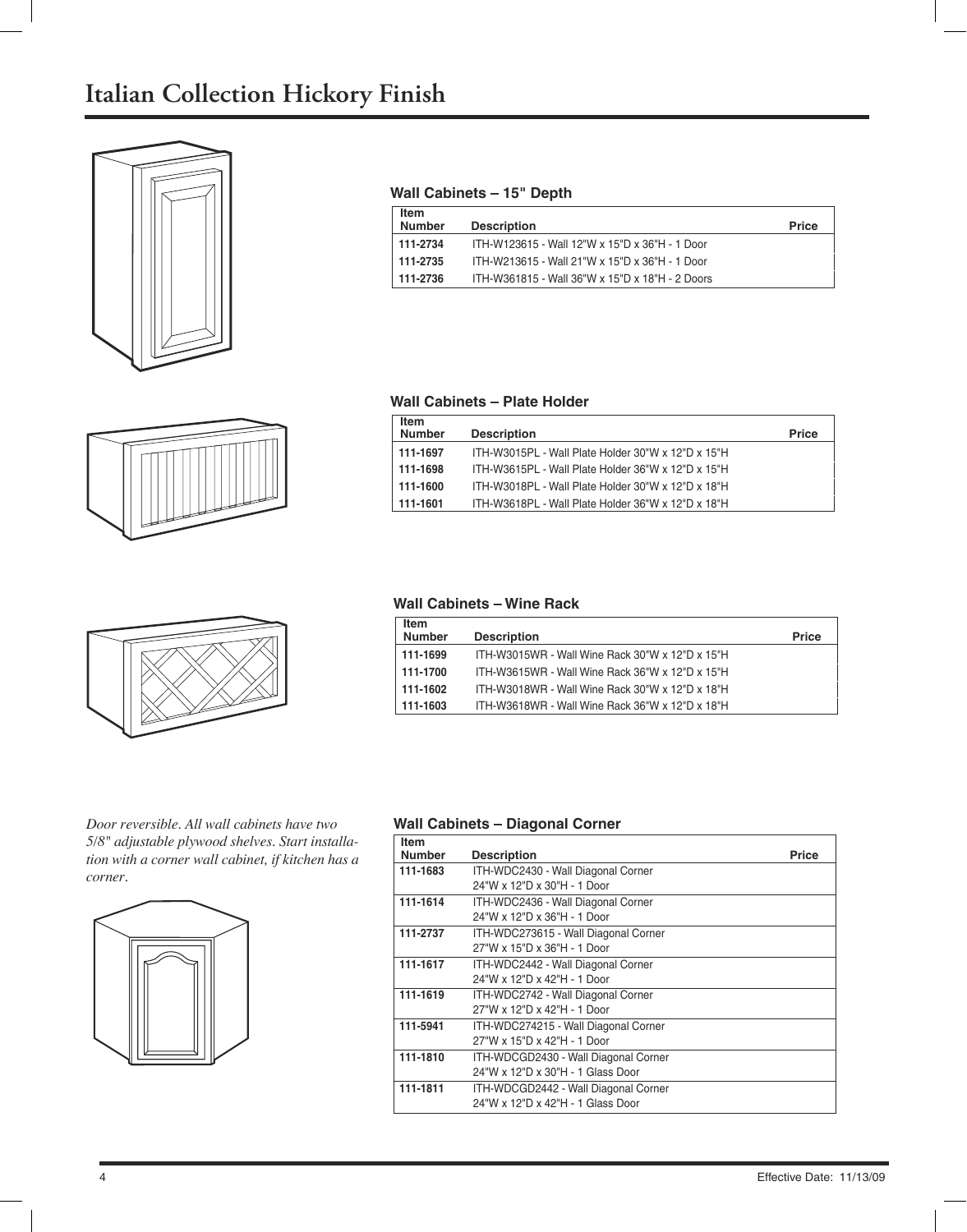



*All wall cabinets have two 5/8" adjustable plywood shelves.*



#### **Cabinet Accessories - End Shelves**

| <b>Item</b>   |                                                                       |              |
|---------------|-----------------------------------------------------------------------|--------------|
| <b>Number</b> | <b>Description</b>                                                    | <b>Price</b> |
| 111-2741      | ITH-WES530L/R - Wall End Shelf                                        |              |
|               | 5"W x 12"D x 30"H - 4 shelves                                         |              |
| 111-2084      | ITH-WES530RR - Wall End Shelf                                         |              |
|               | 11 $\frac{1}{4}$ "W x 5"D x $\frac{1}{8}$ "T - 4 shelves (all around) |              |
| 111-5482      | ITH-WES536RR - Wall End Shelf                                         |              |
|               | 11 $\frac{1}{4}$ "W x 5"D x 36 x"H x $\frac{1}{8}$ "T - 4 shelves     |              |
| 111-5483      | ITH-WES542RR - Wall Fnd Shelf                                         |              |
|               | 11 $\frac{1}{4}$ "W x 5"D x 42 x"H x $\frac{1}{8}$ "T - 4 shelves     |              |
| 111-2742      | ITH-WES1230L/R - Wall End Shelf                                       |              |
|               | 12"W x 12"D x 30"H - 4 shelves                                        |              |
| 111-5104      | ITH-BES2421P-TK - L/R - Base End Shelf                                |              |
|               | 24"W x 12"D x 341/2"H - With Toe Kick                                 |              |
|               |                                                                       |              |

#### **Wall Cabinets – End Angle Corner**

| <b>Item</b><br><b>Number</b> | <b>Description</b>                 | <b>Price</b> |
|------------------------------|------------------------------------|--------------|
| 111-1703                     | ITH-AW30 - Wall End Angle Corner   |              |
|                              | 17"W x 12"D x 12"D x 30"H - 1 Door |              |
| 111-1704                     | ITH-AW36 - Wall End Angle Corner   |              |
|                              | 17"W x 12"D x 12"D x 36"H - 1 Door |              |
| 111-1705                     | ITH-AW42 - Wall End Angle Corner   |              |
|                              | 17"W x 12"D x 12"D x 42"H - 1 Door |              |

All base cabinets include finished toe kick. Two *5/8" half depth adjustable shelves in bottom.*



#### **Wall Cabinets – Pantry**

| <b>Item</b>   |                                                       |              |
|---------------|-------------------------------------------------------|--------------|
| <b>Number</b> | <b>Description</b>                                    | <b>Price</b> |
| 111-1706      | ITH-WP1884 - Wall Pantry 18"W x 24"D x 84"H - 2 Doors |              |
| 111-2751      | ITH-WP1890 - Wall Pantry 18"W x 24"D x 90"H - 2 Doors |              |
| 111-1707      | ITH-WP1896 - Wall Pantry 18"W x 24"D x 96"H - 2 Doors |              |
| 111-1708      | ITH-WP2484 - Wall Pantry 24"W x 24"D x 84"H - 4 Doors |              |
| 111-1982      | ITH-WP2490 - Wall Pantry 24"W x 24"D x 90"H - 4 Doors |              |
| 111-1709      | ITH-WP2496 - Wall Pantry 24"W x 24"D x 96"H - 4 Doors |              |
| 111-1983      | ITH-WP3096 - Wall Pantry 30"W x 24"D x 96"H - 4 Doors |              |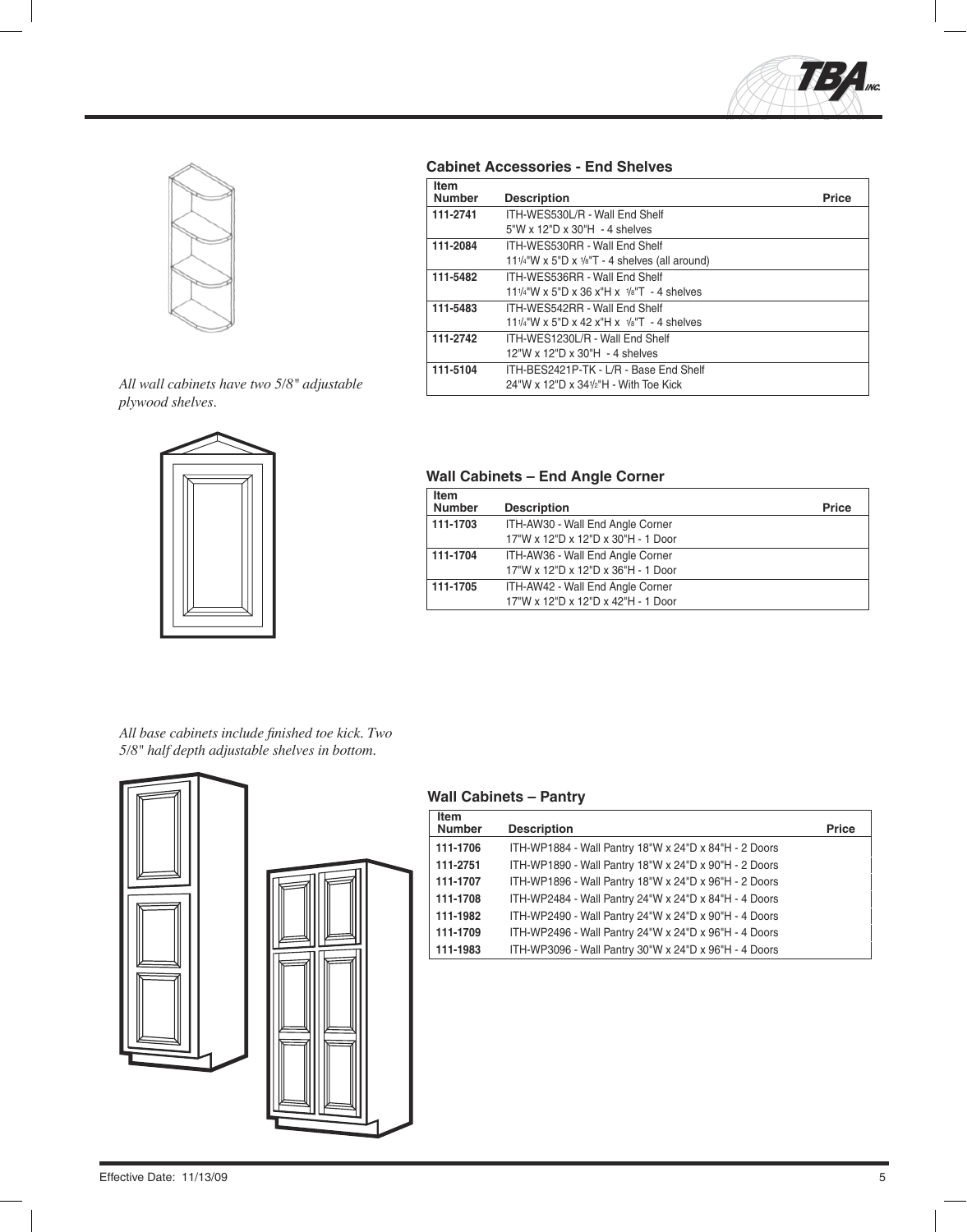*All base cabinets include fi nished toe kick. Two 5/8" half depth adjustable shelves in bottom.*





#### **Wall Cabinets – Oven**

| Item          |                                          |              |
|---------------|------------------------------------------|--------------|
| <b>Number</b> | <b>Description</b>                       | <b>Price</b> |
| 111-1710      | ITH-OC3084 - Oven Cabinet                |              |
|               | 30"W x 24"D x 84"H - 2 Doors - 3 Drawers |              |
| 111-1851      | ITH-OC3384 - Oven Cabinet                |              |
|               | 33"W x 24"D x 84"H - 2 Doors - 3 Drawers |              |
| 111-1984      | ITH-OC3090 - Oven Cabinet                |              |
|               | 30"W x 24"D x 90"H - 2 Doors - 3 Drawers |              |
| 111-2566      | ITH-OC3390 - Oven Cabinet                |              |
|               | 33"W x 24"D x 90"H - 2 Doors - 3 Drawers |              |
| 111-1711      | ITH-OC3096 - Oven Cabinet                |              |
|               | 30"W x 24"D x 96"H - 2 Doors - 3 Drawers |              |
| 111-1877      | ITH-OC3396 - Oven Cabinet                |              |
|               | 33"W x 24"D x 96"H - 2 Doors - 3 Drawers |              |
| 111-1814      | ITH-P3084OCD - Double Oven Cabinet       |              |
|               | 30"W x 24"D x 84"H - 2 Doors - 1 Drawer  |              |
| 111-1712      | ITH-P3096OCD - Double Oven Cabinet       |              |
|               | 30"W x 24"D x 96"H - 2 Doors - 1 Drawer  |              |
|               |                                          |              |

*All wall cabinets have two 5/8" adjustable plywood shelves. Door is reversible.*



#### **Wall Cabinets – Blind Corner**

| <b>Item</b><br><b>Number</b> | <b>Description</b>                                                 | <b>Price</b> |
|------------------------------|--------------------------------------------------------------------|--------------|
| 111-1682                     | ITH-WBC2430 - Wall Blind Corner                                    |              |
|                              | $24$ "W x 12"D x 30"H - 1 Door (Left or Right)                     |              |
| 111-1624                     | ITH-WBC2730 - Wall Blind Corner                                    |              |
|                              | $27''W \times 12''D \times 30''H - 1$ Door (Left or Right)         |              |
| 111-2740                     | ITH-WBC3030 - Wall Blind Corner                                    |              |
|                              | $30^{\circ}$ W x 12"D x 30"H – 1 Door (Left or Right)              |              |
| 111-1807                     | ITH-WBC3630 - Wall Blind Corner                                    |              |
|                              | 36"W x 12"D x 30"H - 1 Door (Left or Right)                        |              |
| 111-1615                     | ITH-WBC2436 - Wall Blind Corner                                    |              |
|                              | $24$ "W x 12"D x 36"H – 1 Door (Left or Right)                     |              |
| 111-3529                     | ITH-WBC2442 - Wall Blind Corner                                    |              |
|                              | $24^{\circ}$ W x 12 <sup>"</sup> D x 42"H – 1 Door (Left or Right) |              |
| 111-1618                     | ITH-WBC2736 - Wall Blind Corner                                    |              |
|                              | $27"W \times 12"D \times 36"H - 1 Door$ (Left or Right)            |              |
| 111-1681                     | ITH-WBC2742 - Wall Blind Corner                                    |              |
|                              | $27"W \times 12"D \times 42"H - 1 Door$ (Left or Right)            |              |
| 111-1808                     | ITH-WBC3642 - Wall Blind Corner                                    |              |
|                              | 36"W x 12"D x 42"H - 1 Door (Left or Right)                        |              |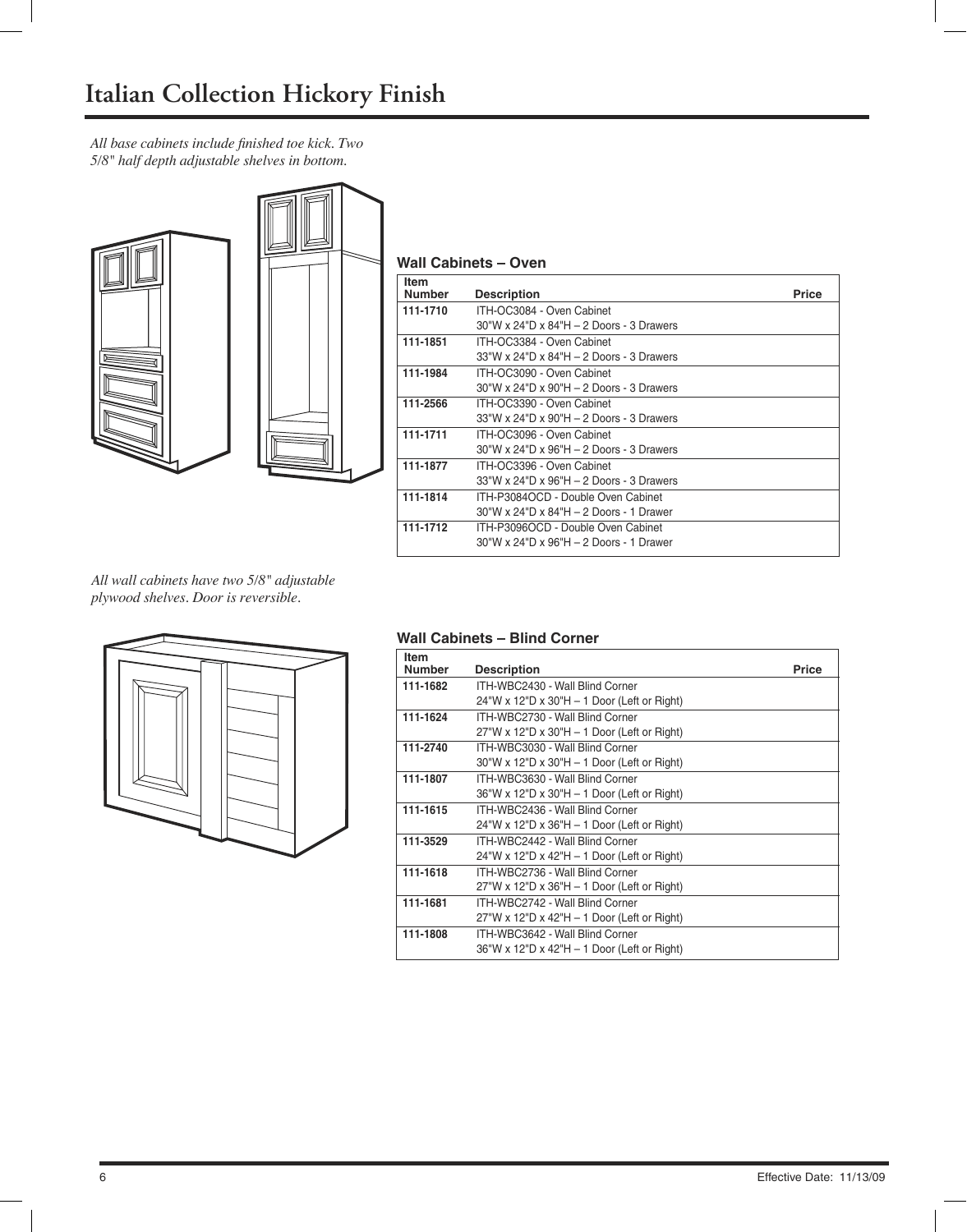



#### **'( Wall Cabinets – Microwave Oven**

| <b>Item</b><br><b>Number</b> | <b>Description</b>                                                         | <b>Price</b> |
|------------------------------|----------------------------------------------------------------------------|--------------|
| 111-1684                     | ITH-MWO301218PM - Wall Microwave Oven<br>$30''W \times 12''D \times 18''H$ |              |
| 111-1685                     | ITH-MWO302418PM - Wall Microwave Oven<br>30"W x 24"D x 18"H                |              |



### **Base Cabinets – Single Door**

| <b>Item</b><br><b>Number</b> | <b>Description</b>                   | <b>Price</b> |
|------------------------------|--------------------------------------|--------------|
| 111-1713                     | ITH-B09 - Base 09"W x 24"D x 341/2"H |              |
|                              | 1 Door - 1 Drawer                    |              |
| 111-1714                     | ITH-B12 - Base 12"W x 24"D x 341/2"H |              |
|                              | 1 Door - 1 Drawer                    |              |
| 111-1715                     | ITH-B15 - Base 15"W x 24"D x 341/2"H |              |
|                              | 1 Door - 1 Drawer                    |              |
| 111-1716                     | ITH-B18 - Base 18"W x 24"D x 341/2"H |              |
|                              | 1 Door - 1 Drawer                    |              |
| 111-1717                     | ITH-B21 - Base 21"W x 24"D x 341/2"H |              |
|                              | 1 Door - 1 Drawer                    |              |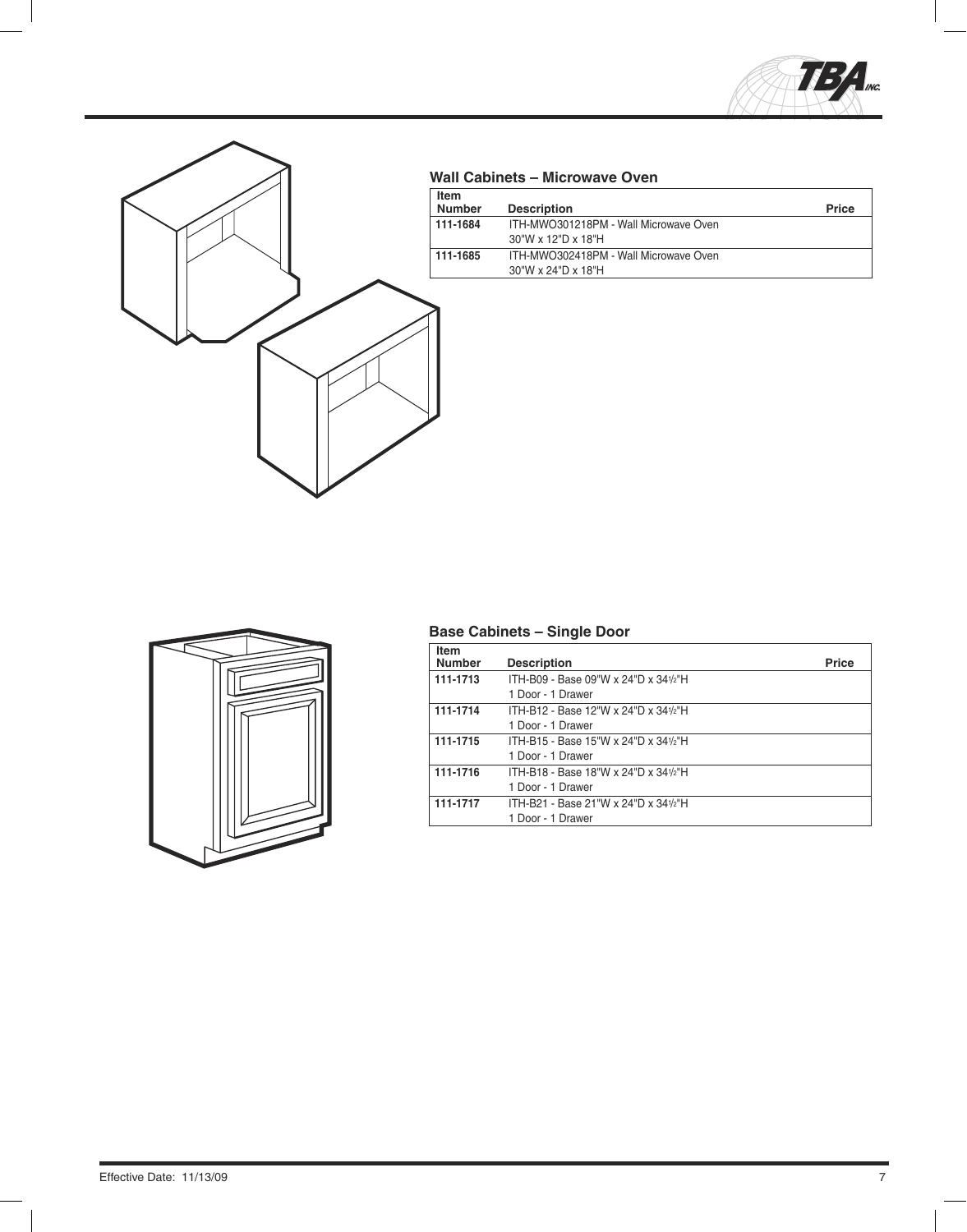*One 5/8" adjustable half depth plywood shelf. All base cabinets include finished toe kick.* 



#### **Base Cabinets – Double Doors**

| <b>Item</b><br><b>Number</b> | <b>Description</b>                   | <b>Price</b> |
|------------------------------|--------------------------------------|--------------|
| 111-1718                     | ITH-B24 - Base 24"W x 24"D x 341/2"H |              |
|                              | 2 Doors - 1 Drawer                   |              |
| 111-1719                     | ITH-B27 - Base 27"W x 24"D x 341/2"H |              |
|                              | 2 Doors - 1 Drawer                   |              |
| 111-1720                     | ITH-B30 - Base 30"W x 24"D x 341/2"H |              |
|                              | 2 Doors - 2 Drawers                  |              |
| 111-1721                     | ITH-B33 - Base 33"W x 24"D x 341/2"H |              |
|                              | 2 Doors - 2 Drawers                  |              |
| 111-1722                     | ITH-B36 - Base 36"W x 24"D x 341/2"H |              |
|                              | 2 Doors - 2 Drawers                  |              |
| 111-1592                     | ITH-B39 - Base 39"W x 24"D x 341/2"H |              |
|                              | 2 Doors - 2 Drawers                  |              |
| 111-1611                     | ITH-B42 - Base 42"W x 24"D x 341/2"H |              |
|                              | 2 Doors - 2 Drawers                  |              |

*Two 28" carousels. One at base, one at midpoint (12 1/2" between carousels). All wood Lazy-Susan carousels. All base cabinets include fi nished toe kick. 8ft. toe kicks available. Durable ball-bearing design.*



#### **Base Cabinets – Lazy Susan Corner**

| <b>Item</b><br><b>Number</b> | <b>Description</b>                                                                                 | <b>Price</b> |
|------------------------------|----------------------------------------------------------------------------------------------------|--------------|
| 111-1736                     | ITH-LS3612 - Base - Lazy Susan Corner w/Revolving Shelf<br>36"W x 24"D x 341/2"H - 1 Bifold Door   |              |
| 111-2748                     | ITH-LS3612S - Base - Lazy Susan Corner<br>36"W x 24"D x 341/2"H - 1 Bifold Door No Revolving Shelf |              |
| 111-2747                     | ITH-LS3312S - Base - Lazy Susan<br>33"W x 24"D x 341/2"H - 1 Bifold Door No Revolving Shelf        |              |

#### **Blind Base Cabinets**

| <b>Item</b><br><b>Number</b> | <b>Description</b>                                | <b>Price</b> |
|------------------------------|---------------------------------------------------|--------------|
| 111-1806                     | ITH-BBC3033 - Base Blind Corner                   |              |
|                              | 30"W x 24"D x 341/2"H 1Door, 1 Drawer (6" Offset) |              |
| 111-2240                     | ITH-BBC3336 - Base Blind Corner                   |              |
|                              | 33"W x 12"D x 341/2"H 1Door, 1 Drawer (6" Offset) |              |
| 111-1735                     | ITH-BBC3639 - Base Blind Corner                   |              |
|                              | 36"W x 24"D x 341/2"H 1Door, 1 Drawer (6" Offset) |              |
| 111-2749                     | ITH-BBC4245 - Base Blind Corner                   |              |
|                              | 42"W x 24"D x 341/2"H 1Door, 1 Drawer (6" Offset) |              |
| 111-2750                     | ITH-BBC4548 - Base Blind Corner                   |              |
|                              | 45"W x 24"D x 341/2"H 1Door, 1 Drawer (6" Offset) |              |

#### **Base Cabinets – End Angle Corner**

| <b>Item</b><br><b>Number</b> | <b>Description</b>                  | <b>Price</b> |
|------------------------------|-------------------------------------|--------------|
| 111-1737                     | ITH-AB24 - Base - End Angle Corner  |              |
|                              | 24"W x 24"D x 34 $1/2$ "H - 2 Doors |              |

*All wall cabinets have two 5/8" adjustable plywood shelves. Door is reversible.*

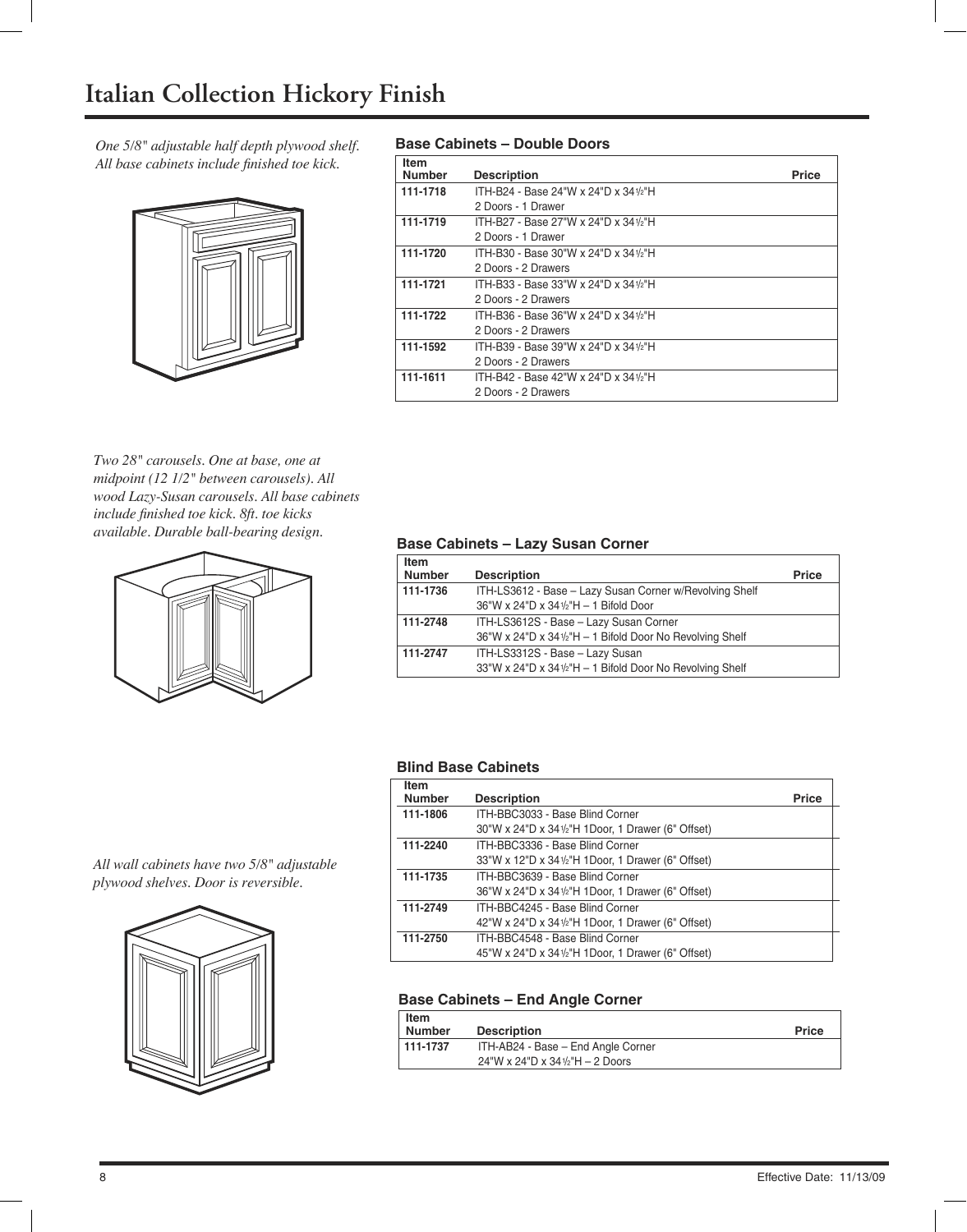



All base cabinets include finished toe kick. May *be used for a drop-in range. Includes 2 operable drawer units and four doors.*



*Three drawers. All base cabinets include fi nished toe kick.*



#### **Cabinet Accessories – Elavated Dishwasher Base**

| <b>I</b> tem<br>Number | <b>Description</b>                     | <b>Price</b> |
|------------------------|----------------------------------------|--------------|
| 111-5184               | ITH-EDB2724 - Elevated Dishwasher Base |              |
|                        | 27"W x 24"D x 461/2"H - 1 Lower Drawer |              |

#### **Base Cabinets – Diagonal Corner Frame**

| Item<br><b>Number</b> | <b>Description</b>                                     | <b>Price</b> |
|-----------------------|--------------------------------------------------------|--------------|
| 111-1738              | ITH-BDCF36K - Base - Diagonal Corner Frame &           |              |
|                       | Kicker 18"W x $34\frac{1}{2}$ "H - 1 Door (front only) |              |
| 111-1812              | BDCF36K-FL 18"W x 341/2"H                              |              |

#### **Base Cabinets – Octagonal Island**

| Item<br><b>Number</b> | <b>Description</b>                                               | <b>Price</b> |
|-----------------------|------------------------------------------------------------------|--------------|
| 111-1739              | ITH-IB3030 - Base - Octagonal Island                             |              |
|                       | $30''W \times 30''D \times 34\frac{1}{2}H - 2$ Doors - 2 Shelves |              |
|                       | 2 False Door Fronts                                              |              |

#### **Drawer Bases**

| Item<br><b>Number</b> | <b>Description</b>                                    | <b>Price</b> |
|-----------------------|-------------------------------------------------------|--------------|
| 111-1723              | ITH-BO9-BOX - Base                                    |              |
|                       | $9''W \times 24''D \times 34\frac{1}{2}H - 4$ Drawers |              |
| 111-1724              | ITH-DB12 - Base 12"W x 24"D x 341/2"H - 3 Drawers     |              |
| 111-1725              | ITH-DB15 - Base 15"W x 24"D x 341/2"H - 3 Drawers     |              |
| 111-1726              | ITH-DB18 - Base 18"W x 24"D x 341/2"H - 3 Drawers     |              |
| 111-1727              | ITH-DB21 - Base 21"W x 24"D x 341/2"H - 3 Drawers     |              |
| 111-1728              | ITH-DB24 - Base 24"W x 24"D x 341/2"H - 3 Drawers     |              |
| 111-1980              | ITH-DB27 - Base 27"W x 24"D x 341/2"H - 3 Drawers     |              |
| 111-1729              | ITH-DB30 - Base 30"W x 24"D x 341/2"H - 3 Drawers     |              |
| 111-1813              | ITH-DB36 - Base 36"W x 24"D x 341/2"H - 3 Drawers     |              |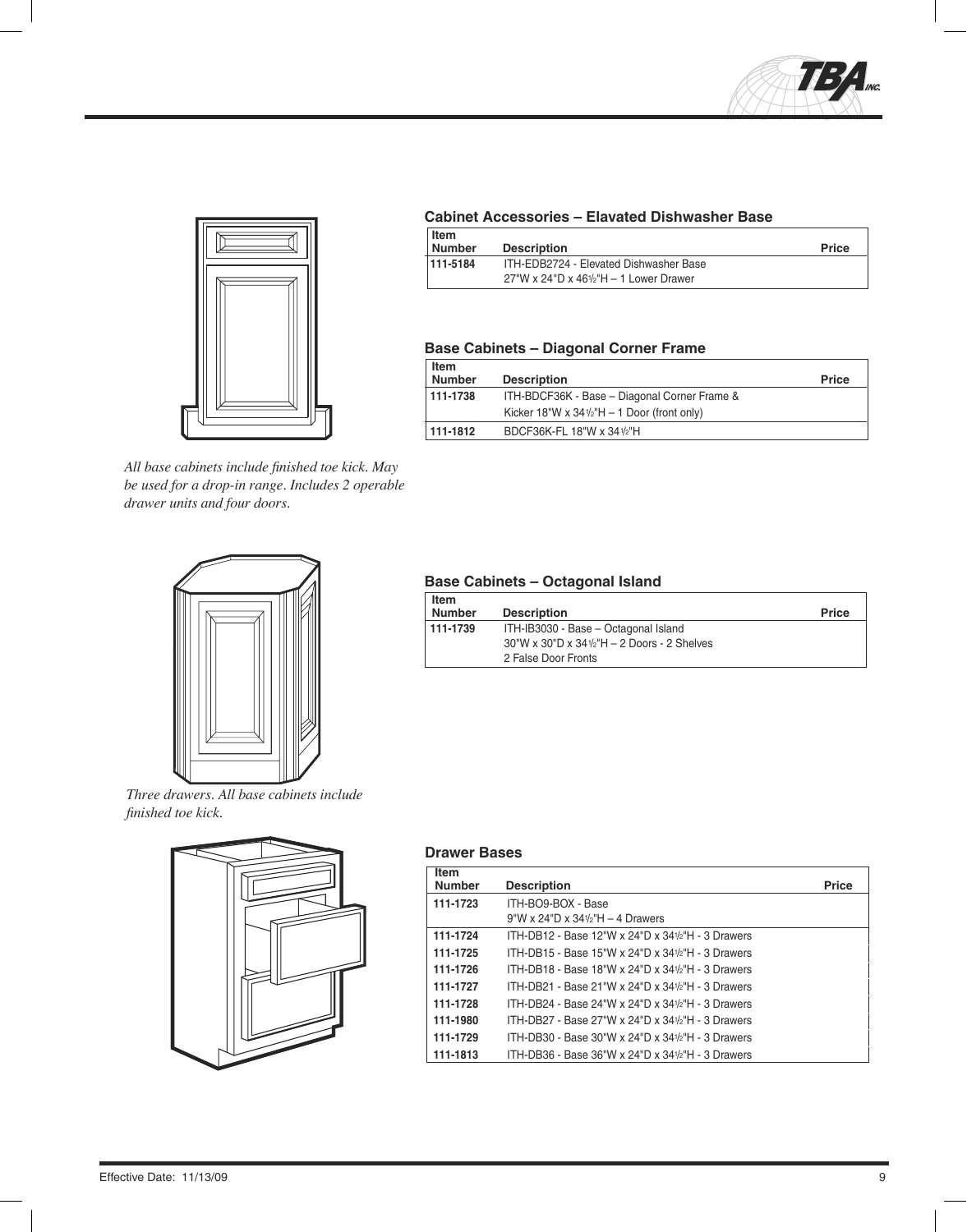All base cabinets include finished toe kick. May *be used fro a drop-in range. Has two false drawer fronts and doors.*





## $24"$ 30 " or 36" 8"



#### **Sink Bases**

| <b>Item</b>   |                                            |              |
|---------------|--------------------------------------------|--------------|
| <b>Number</b> | <b>Description</b>                         | <b>Price</b> |
| 111-2743      | ITH-SB27 - Base 27"W x 24"D x 341/2"H      |              |
|               | 2 Doors - 2 Headers                        |              |
| 111-1730      | ITH-SB30 - Base 30"W x 24"D x 341/2"H      |              |
|               | 2 Doors - 2 Headers                        |              |
| 111-1731      | ITH-SB33 - Base 33"W x 24"D x 341/2"H      |              |
|               | 2 Doors - 2 Headers                        |              |
| 111-1732      | ITH-SB36 - Base 36"W x 24"D x 341/2"H      |              |
|               | 2 Doors - 2 Headers                        |              |
| 111-1593      | ITH-SB39 - Base 39"W x 24"D x 341/2"H      |              |
|               | 2 Doors - 2 Headers                        |              |
| 111-1733      | ITH-SB42 - Base 42"W x 24"D x 341/2"H      |              |
|               | 2 Doors - 2 Headers                        |              |
| 111-6052      | ITH-SB48 - Base 48"W x 24"D x 341/2"H      |              |
|               | 2 Doors - 2 Headers                        |              |
| 111-1734      | ITH-SB60 - Base 60"W x 24"D x 341/2"H      |              |
|               | 4 Doors - 2 Drawers - 1 Header             |              |
| 111-5849      | ITH-SB36-B - Apron - 36"W x 24"D x 341/2"H |              |
|               | 2 Doors - 9" Depth opening for sink        |              |

#### **Cabinet Accessories – Corner Appliance Garage**

| Item<br><b>Number</b> | <b>Description</b>                                           | <b>Price</b> |
|-----------------------|--------------------------------------------------------------|--------------|
| 111-1591              | ITH-TAG1224 - Corner Appliance Garage with<br>Roll-away Door |              |

#### **Cabinet Accessories – Oven Hood**

| <b>Item</b><br><b>Number</b> | <b>Description</b>             | <b>Price</b> |
|------------------------------|--------------------------------|--------------|
| $ 111-1604$                  | ITH-WH30 - Wood Oven Hood 30"W |              |
| $ 111 - 1605$                | ITH-WH36 - Wood Oven Hood 36"W |              |

#### **Cabinet Accessories – Wine Glass Holders**

| <b>Item</b><br><b>Number</b> | <b>Description</b>                        | <b>Price</b> |
|------------------------------|-------------------------------------------|--------------|
| 111-1803                     | ITH-W30GH - Wall 30W" - Wine Glass Holder |              |
| $111-1701$                   | ITH-W33GH - Wall 33W" - Wine Glass Holder |              |
| 111-1702                     | ITH-W36GH - Wall 36W" - Wine Glass Holder |              |

#### **Cabinet Accessories – Roll-out Trays**

| <b>Item</b>   |                                                  |              |
|---------------|--------------------------------------------------|--------------|
| <b>Number</b> | <b>Description</b>                               | <b>Price</b> |
| 111-1740      | ITH-15RT - Roll-out Tray 15" - Includes Hardware |              |
| 111-1741      | ITH-18RT - Roll-out Tray 18" - Includes Hardware |              |
| 111-1606      | ITH-21RT - Roll-out Tray 21" - Includes Hardware |              |
| 111-1742      | ITH-24RT - Roll-out Tray 24" - Includes Hardware |              |
| 111-1743      | ITH-27RT - Roll-out Tray 27" - Includes Hardware |              |
| 111-1744      | ITH-30RT - Roll-out Tray 30" - Includes Hardware |              |
| 111-1607      | ITH-33RT - Roll-out Tray 33" - Includes Hardware |              |
| 111-1745      | ITH-36RT - Roll-out Tray 36" - Includes Hardware |              |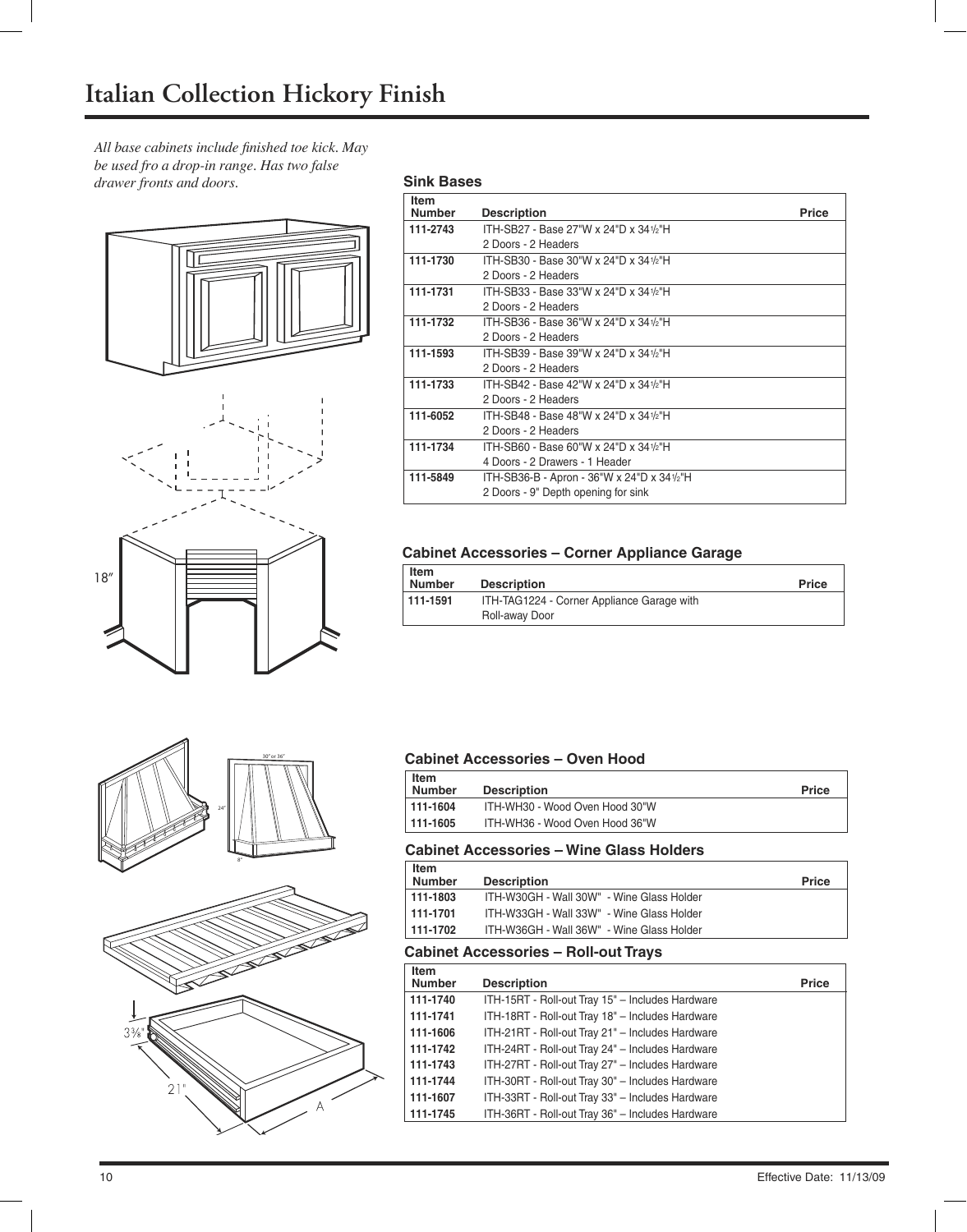

**Cabinet Accessories – Dove Tail Drawers - 1 Drawer**

| <b>Item</b><br><b>Number</b> | <b>Description</b>                                                | <b>Price</b><br>per drawer |
|------------------------------|-------------------------------------------------------------------|----------------------------|
| 111-3122                     | ITH-DTD09 - Dove Tail Drawer Box for B09 - 1 Drawer               |                            |
| 111-3123                     | ITH-DTD12 - Dove Tail Drawer Box for B12 - 1 Drawer               |                            |
| 111-3124                     | ITH-DTD15 - Dove Tail Drawer Box for B15 - 1 Drawer               |                            |
| 111-3125                     | ITH-DTD18 - Dove Tail Drawer Box for B18 - 1 Drawer               |                            |
| 111-3126                     | ITH-DTD21 - Dove Tail Drawer Box for B21 - 1 Drawer               |                            |
| 111-3127                     | ITH-DTD24 - Dove Tail Drawer Box for B24B - 1 Drawer              |                            |
| 111-3128                     | ITH-DTD27 - Dove Tail Drawer Box for B27B - 1 Drawer              |                            |
| 111-3098                     | ITH-DTD-P3096OCDB - Dove Tail Drawer Box for P3096OCDB - 1 Drawer |                            |
| 111-3099                     | ITH-DTD-P3084OCDB - Dove Tail Drawer Box for P3084OCDB - 1 Drawer |                            |

#### **Cabinet Accessories – Dove Tail Drawers - 2 Drawers**

| Item          |                                                        | Price      |
|---------------|--------------------------------------------------------|------------|
| <b>Number</b> | <b>Description</b>                                     | per drawer |
| 111-3129      | ITH-DTD30B - Dove Tail Drawer Box for B30B - 2 Drawers |            |
| 111-3130      | ITH-DTD33B - Dove Tail Drawer Box for B33B - 2 Drawers |            |
| 111-3131      | ITH-DTD36B - Dove Tail Drawer Box for B36B - 2 Drawers |            |
| 111-3132      | ITH-DTD39 - Dove Tail Drawer Box for B39 - 2 Drawers   |            |
| 111-3133      | ITH-DTD42 - Dove Tail Drawer Box for B42 - 2 Drawers   |            |

#### **Cabinet Accessories – Dove Tail Drawers - 3 Drawers**

| <b>Item</b>   |                                                                | <b>Price</b> |
|---------------|----------------------------------------------------------------|--------------|
| <b>Number</b> | <b>Description</b>                                             | per drawer   |
| 111-3135      | ITH-DTDB12(3) - Dove Tail Drawer Box for DB12 - 3 Drawers      |              |
| 111-3136      | ITH-DTDB15(3) - Dove Tail Drawer Box for DB15 - 3 Drawers      |              |
| 111-3137      | ITH-DTDB18(3) - Dove Tail Drawer Box for DB18 - 3 Drawers      |              |
| 111-3138      | ITH-DTDB21(3) - Dove Tail Drawer Box for DB21 - 3 Drawers      |              |
| 111-3139      | ITH-DTDB24(3) - Dove Tail Drawer Box for DB24 - 3 Drawers      |              |
| 111-3140      | ITH-DTDB27(3) - Dove Tail Drawer Box for DB27 - 3 Drawers      |              |
| 111-3141      | ITH-DTDB30(3) - Dove Tail Drawer Box for DB30 - 3 Drawers      |              |
| 111-3142      | ITH-DTDB36(3) - Dove Tail Drawer Box for DB36 - 3 Drawers      |              |
| 111-3096      | ITH-DTD-OC3084B - Dove Tail Drawer Box for OC3084B - 3 Drawers |              |
| 111-3097      | ITH-DTD-OC3096B - Dove Tail Drawer Box for OC3096B - 3 Drawers |              |
| 111-3100      | ITH-DTD-OC3384B - Dove Tail Drawer Box for OC3384B - 3 Drawers |              |
| 111-3101      | ITH-DTD-OC3390B - Dove Tail Drawer Box for OC3390B - 3 Drawers |              |
| 111-3102      | ITH-DTD-OC3396B - Dove Tail Drawer Box for OC3396B - 3 Drawers |              |

#### **Cabinet Accessories – Drawer Glides**

**(This model only works with Italian Series Full Extension)**

| Item          |                                          |              |
|---------------|------------------------------------------|--------------|
| <b>Number</b> | <b>Description</b>                       | <b>Price</b> |
| $111 - 5208$  | ITH-DTD - Drawer Glides - Full Extension |              |
|               | Motion Glide Set                         |              |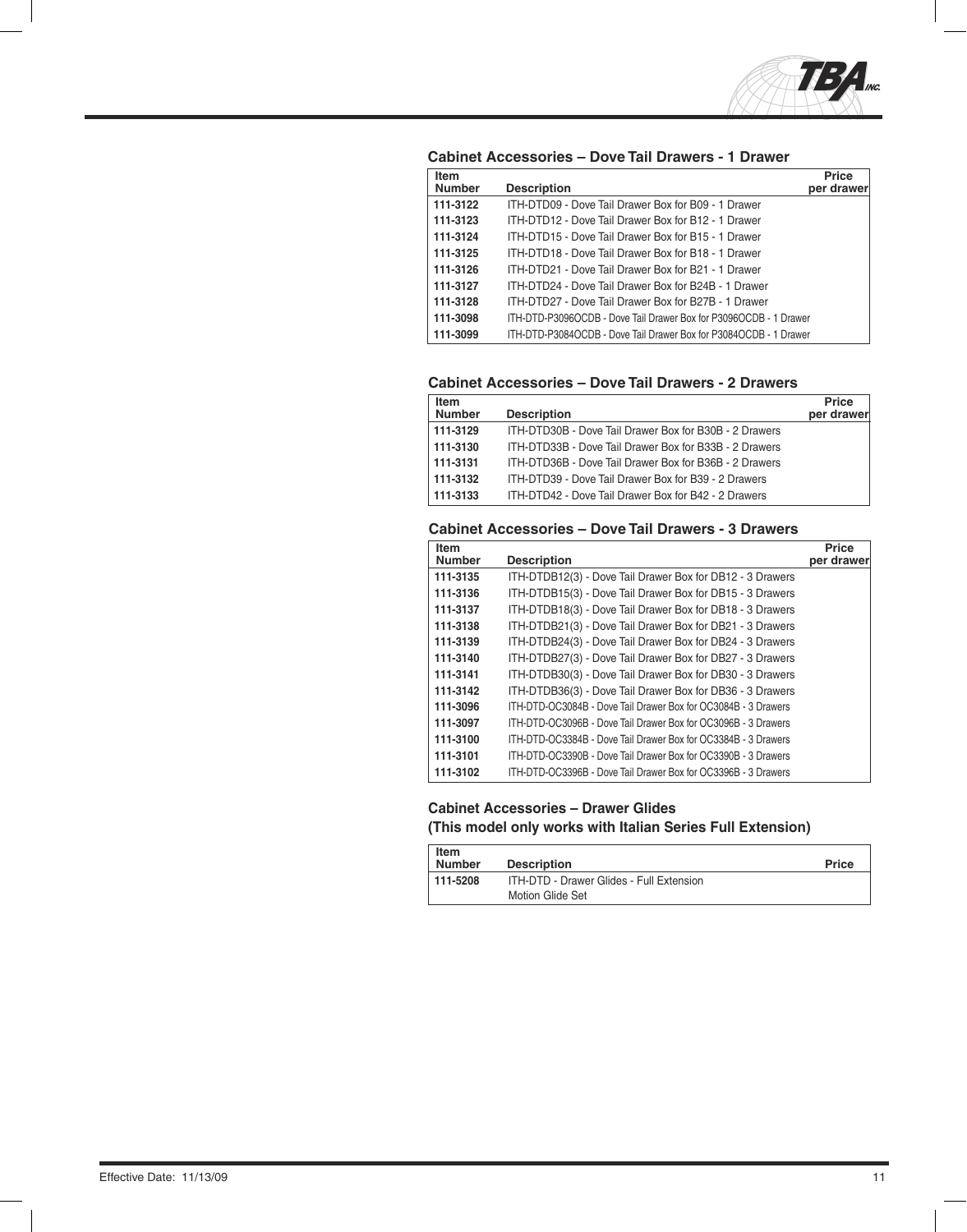## **Italian Collection Hickory Finish**



#### **Cabinet Accessories – Frosted Glass Door - Single Pack**

| <b>Item</b><br><b>Number</b> | <b>Description</b>                                          | <b>Price</b> |
|------------------------------|-------------------------------------------------------------|--------------|
| 111-3111                     | ITH-W1530GD-SP - Glass Door Only For W1530 - (1pc)          |              |
| 111-3112                     | ITH-W1830GD-SP - Glass Door Only For W1830 - (1pc)          |              |
| 111-3113                     | ITH-W2430GD-SP - Glass Door Only For W2130 - (2 pc/set)     |              |
| 111-3114                     | ITH-W3030GD-SP - Glass Door Only For W3030 - (2 pc/set)     |              |
| 111-3115                     | ITH-W3630GD-SP - Glass Door Only For W3630 - (2 pc/set)     |              |
| 111-3116                     | ITH-W2436GD-SP - Glass Door Only For W2436 - (2 pc/set)     |              |
| 111-5164                     | ITH-W3036GD-SP - Glass Door Only For W3036 - (2 pc/set)     |              |
| 111-3118                     | ITH-W2442GD-SP - Glass Door Only For W2442 - (2 pc/set)     |              |
| 111-5165                     | ITH-W3042GD-SP - Glass Door Only For W3042 - (2 pc/set)     |              |
| 111-3119                     | ITH-WDC2430GD-SP - Glass Door Only For WDC2430 - (2 pc/set) |              |
| 111-3117                     | ITH-WDC2436GD-SP - Glass Door Only For WDC2436 - (2 pc/set) |              |
| 111-5855                     | ITH-WDC2442GD-SP - Glass Door Only For WDC2442 - (2 pc/set) |              |



#### **Cabinet Accessories – Decorative End Doors - Single Pack**

| <b>Item</b><br><b>Number</b> | <b>Description</b>                                  | <b>Price</b> |
|------------------------------|-----------------------------------------------------|--------------|
| 111-2965                     | ITH-EPB24D-SP - Base End Door for 341/2"H           |              |
|                              | $(22 \frac{3}{4}$ " x 28 $\frac{7}{8}$ " H)         |              |
| 111-2962                     | ITH-FPW1230D-SP - Decorative Wall Fnd Door for 30"H |              |
|                              | $(103/4" x 283/8" H)$                               |              |
| 111-2963                     | ITH-FPW1236D-SP - Decorative Wall Fnd Door for 36"H |              |
|                              | $(103/4" x 343/8" H)$                               |              |
| 111-2964                     | ITH-EPW1242D-SP - Decorative Wall End Door for 42"H |              |
|                              | $(103/4" x 403/8" H)$                               |              |



#### **Cabinet Accessories – Basic Wall Filler Strips**

| <b>Item</b><br><b>Number</b> | <b>Description</b>                                    | <b>Price</b> |
|------------------------------|-------------------------------------------------------|--------------|
| 111-1761                     | ITH-WF3 - Basic Wall Filler 3"W x 30"H x 5/8" Thick   |              |
| 111-1762                     | ITH-WF336 - Basic Wall Filler 3"W x 36"H x 5/8" Thick |              |
| 111-1763                     | ITH-WF6 - Basic Wall Filler 6"W x 30"H x 5/8" Thick   |              |
| 111-1608                     | ITH-WF636 - Basic Wall Filler 6"W x 36"H x 5/8" Thick |              |
| 111-1780                     | ITH-WF342 - Basic Wall Filler 3"W x 42"H x 5/8" Thick |              |
| 111-1781                     | ITH-WF642 - Basic Wall Filler 6"W x 42"H x 5/8" Thick |              |
| 111-1986                     | ITH-WF396 - Basic Wall Filler 3"W x 96"H x 5/8" Thick |              |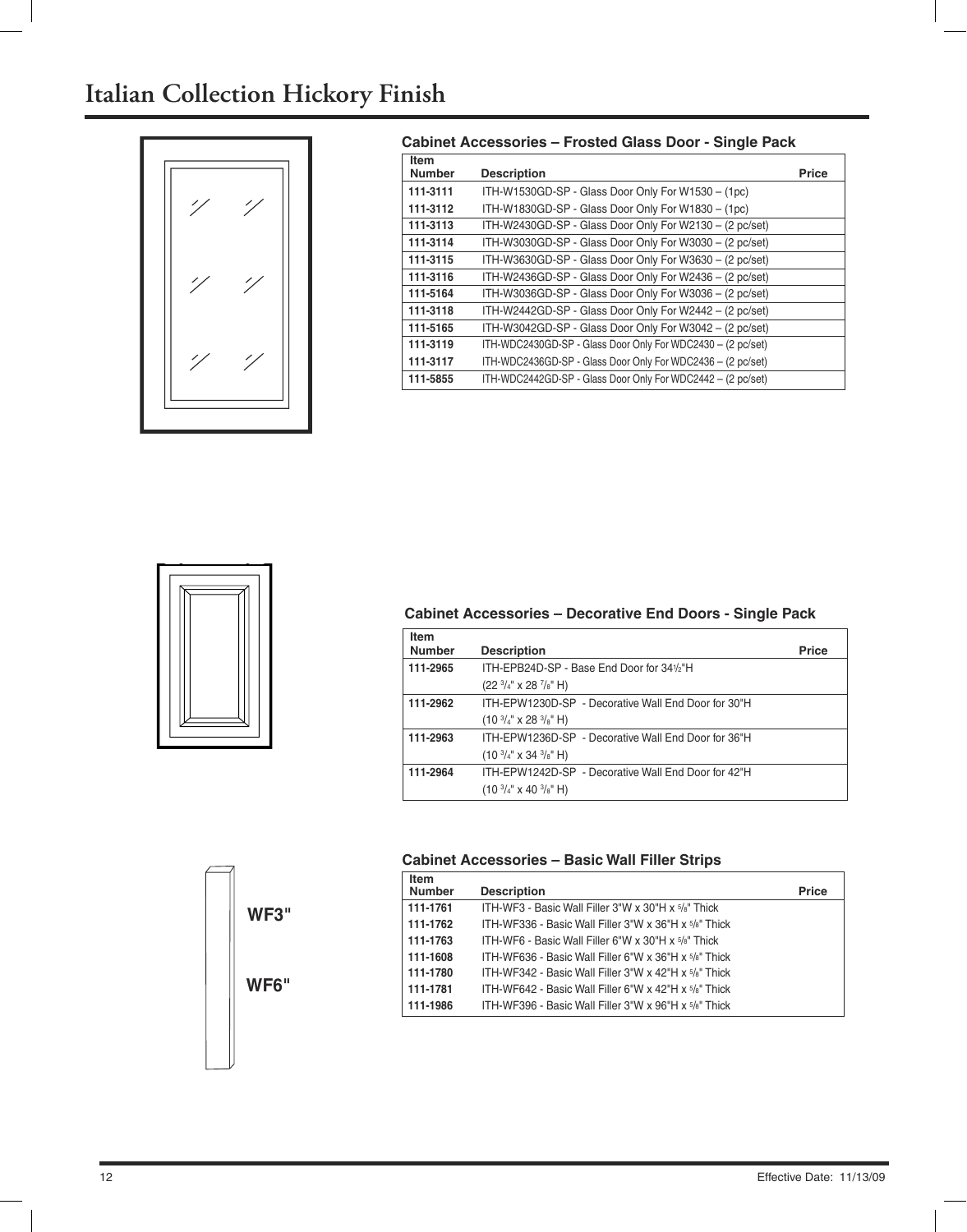

| <b>Item</b><br><b>Number</b> | <b>Description</b>                                            | <b>Price</b> |
|------------------------------|---------------------------------------------------------------|--------------|
| 111-2758                     | ITH WF3-SOLID 3/4" - Basic Wall Filler 3"W x 30"H x 3/4"Thick |              |
| 111-2759                     | ITH WF6-SOLID 3/4" - Basic Wall Filler                        |              |
|                              | 6"W x 30"H x $3/4$ " Thick                                    |              |
| 111-5943                     | ITH WF336-SOLID 3/4" - Basic Wall Filler                      |              |
|                              | $3"W \times 36"H \times 3/4"$ Thick                           |              |
| 111-2760                     | ITH WF636-SOLID 3/4" - Basic Wall Filler                      |              |
|                              | 6"W x 36"H x $3/4$ " Thick                                    |              |
| 111-2807                     | ITH WE342-SOLID 3/4" - Basic Wall Filler                      |              |
|                              | $3"W \times 42"H \times 3/4"$ Thick                           |              |
| 111-5993                     | ITH WF384-SOLID 3/4" - Basic Wall Filler                      |              |
|                              | $3''W \times 84''H \times 3/4''$ Thick                        |              |
| 111-2761                     | ITH WF684-SOLID 3/4" - Basic Wall Filler                      |              |
|                              | 6"W x 84"H x $3/4$ " Thick                                    |              |
| 111-2762                     | ITH WF396-SOLID 3/4" - Basic Wall Filler                      |              |
|                              | $3"W \times 96"H \times 3/4"$ Thick                           |              |
| 111-1987                     | ITH WF696-SOLID 3/4" - Basic Wall Filler                      |              |
|                              | 6"W x 96"H $\times$ 3/4" Thick                                |              |
|                              |                                                               |              |

### **Cabinet Accessories – Basic Wall Filler Strips**



| <b>Item</b>   |                                               |              |
|---------------|-----------------------------------------------|--------------|
| <b>Number</b> | <b>Description</b>                            | <b>Price</b> |
| 111-1766      | ITH-A12WF - Decorative Wall Filler 3"W x 12"L |              |
| 111-1767      | ITH-A15WF - Decorative Wall Filler 3"W x 15"L |              |
| 111-1768      | ITH-A18WF - Decorative Wall Filler 3"W x 18"L |              |
| 111-1769      | ITH-A24WF - Decorative Wall Filler 3"W x 24"L |              |
| 111-1770      | ITH-A30WF - Decorative Wall Filler 3"W x 30"L |              |
| 111-1771      | ITH-A36WF - Decorative Wall Filler 3"W x 36"L |              |
| 111-1782      | ITH-A42WF - Decorative Wall Filler 3"W x 42"L |              |
|               |                                               |              |

#### **Cabinet Accessories – Basic Base Filler Strips**

| Item          |                                                        |              |
|---------------|--------------------------------------------------------|--------------|
| <b>Number</b> | <b>Description</b>                                     | <b>Price</b> |
| 111-1627      | ITH-BF3 - Basic Base Filler 3"W x 341/2"H x 5/8" Thick |              |
| 111-1609      | ITH-BF6 - Basic Base Filler 6"W x 341/2"H x 5/8" Thick |              |
| 111-2763      | ITH-BF3-SOLID 3/4" - Basic Base Filler                 |              |
|               | $3''W \times 34^{1/2}H \times 3/4''$ Thick             |              |
| 111-2764      | ITH-BF6-SOLID 3/4" - Basic Base Filler                 |              |
|               | 6"W x 341/2"H x $3/4$ " Thick                          |              |
|               |                                                        |              |

#### **Cabinet Accessories – Decorative Base Filler Strips**

| <b>Item</b><br><b>Number</b> | <b>Description</b>                                                                     | <b>Price</b> |
|------------------------------|----------------------------------------------------------------------------------------|--------------|
| 111-1764                     | <b>ITH-A3BF - Decorative Base Filler</b><br>$3''W \times 34^{1/2}H \times 5/8''$ Thick |              |
| 111-1765                     | ITH-A6BF - Decorative Base Filler<br>6"W x 341/2"H x $5/8$ " Thick                     |              |

#### **Cabinet Accessories – Bead Board - Single Pack**

| <b>Item</b>   |                                        |              |
|---------------|----------------------------------------|--------------|
| <b>Number</b> | <b>Description</b>                     | <b>Price</b> |
| 111-3120      | ITH-BP483412 - 1/4"T - SP - Bead Board |              |
|               | 48"W x 341/2"H x 1/4"T                 |              |

#### **Cabinet Accessories – Finished Back Panels - Single Pack**

| Item          |                                                 |              |
|---------------|-------------------------------------------------|--------------|
| <b>Number</b> | <b>Description</b>                              | <b>Price</b> |
| 111-3103      | ITH-FBP34129614(1) SP - Finished Back Panel     |              |
|               | 341/2"H x 1/4"W x 96"L - Finished One Side Only |              |
| 111-3104      | ITH-FBP369614(1) SP - Finished Back Panel       |              |
|               | 36"H x 1/4"W x 96"L - Finished One Side Only    |              |
| 111-3105      | ITH-FBP489612 SP - Finished Back Panel          |              |
|               | 48"H x 1/2"W x 96"L                             |              |
|               |                                                 |              |





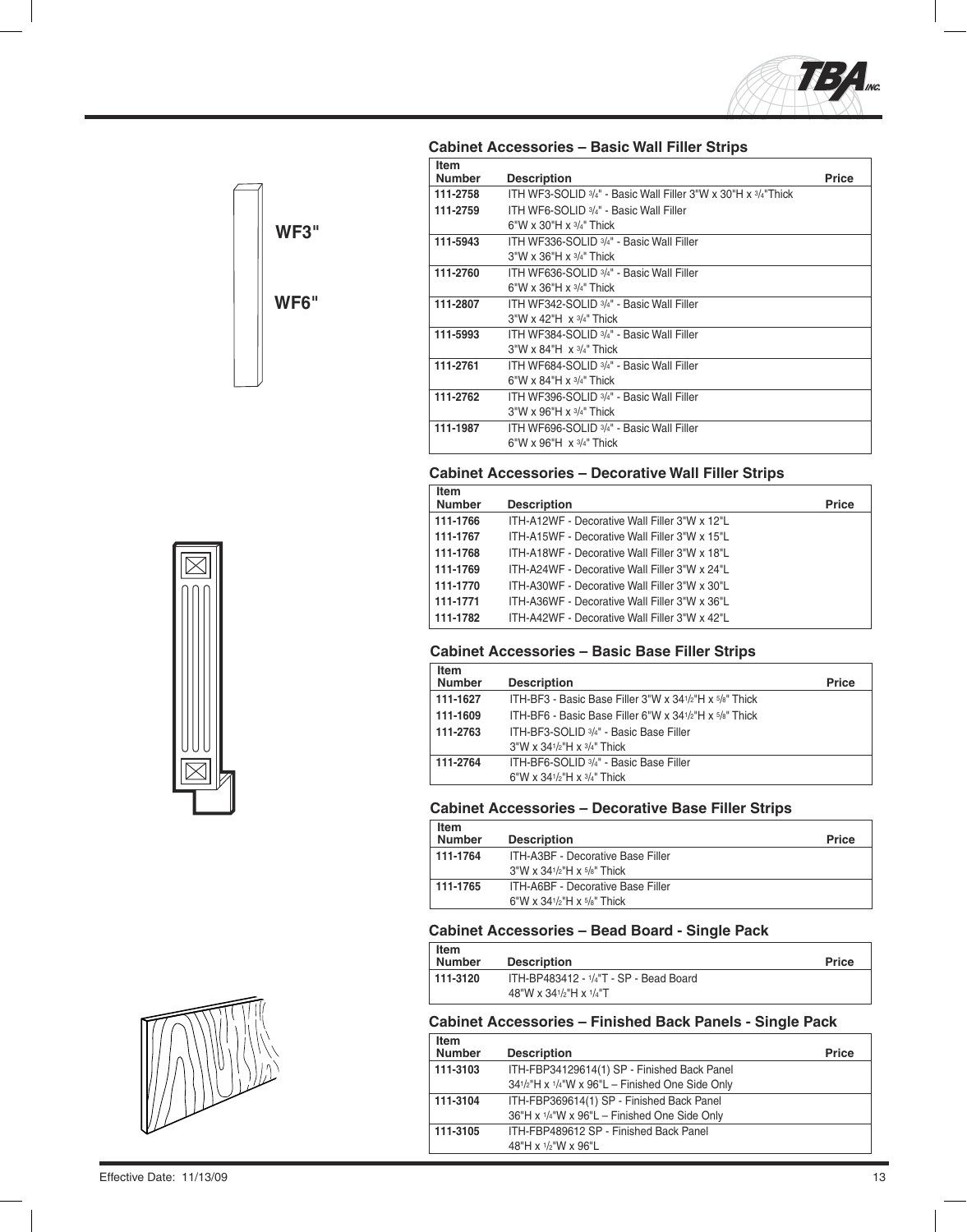

#### **Cabinet Accessories – Decorative End Panels - Single Pack**

| Item<br><b>Number</b> | <b>Description</b>                                                                    | <b>Price</b> |
|-----------------------|---------------------------------------------------------------------------------------|--------------|
| 111-3106              | ITH-REP1284(3) SP - End Panel - Refrigerator<br>84"H x 12"D x 1/2"W - 3" Trim Plate   |              |
| 111-3107              | ITH-REP2484(3) SP - End Panel - Refrigerator<br>84"H x 24"D x 1/2"W - 3" Trim Plate   |              |
| 111-3108              | ITH-REP2496(3) SP - End Panel - Refrigerator<br>96"H x 24"D x 3"W - 3" Trim Plate     |              |
| 111-3109              | ITH-DWR33412(3) SP - End Panel - Dishwasher<br>341/2"H x 24"D x 1/2"W - 3" Trim Plate |              |
| 111-3110              | ITH-DWR63412(6) SP - End Panel - Dishwasher<br>341/2"H x 24"D x 1/2"W - 6" Trim Plate |              |
|                       |                                                                                       |              |



#### **Cabinet Accessories – Toe Kick & Valances**

| <b>Item</b><br>Number | <b>Description</b>                              | <b>Price</b> |
|-----------------------|-------------------------------------------------|--------------|
| 111-1756              | ITH-TK8 - Toe Kick 41/2"H x 96"L                |              |
| 111-1757              | ITH-VA36 - Valance - Straight 3"H x 36"L        |              |
| 111-1758              | ITH-VA48 - Valance - Straight 3"H x 48"L        |              |
| 111-1759              | ITH-VAS36 - Valance - Sculptured 4"1/2"H x 36"L |              |
| 111-1760              | ITH-VAS48 - Valance - Sculptured 4"1/2"H x 48"L |              |



#### **Item Cabinet Accessories – Decorative Country Valances**

| <b>item</b><br><b>Number</b> | <b>Description</b>                                       | <b>Price</b> |
|------------------------------|----------------------------------------------------------|--------------|
| $111-1594$                   | ITH-CTVAL36 - Valance - Decorative Country<br>5"H x 36"L |              |
| 111-1595                     | ITH-CTVAL48 - Valance - Decorative Country<br>5"H x 48"L |              |



#### **Cabinet Accessories – Crown Molding**

| <b>Item</b><br><b>Number</b> | <b>Description</b>                                                     | Price |
|------------------------------|------------------------------------------------------------------------|-------|
| 111-1746                     | ITH-CM96A - Crown Molding - Plain<br>$5\frac{1}{8}$ "W x 3"H x 96"L    |       |
| 111-1747                     | ITH-CM96B - Crown Molding - Scallop Edge Trimmed<br>5/8"W x 4"H x 96"L |       |
| 111-1748                     | ITH-CM96C - Crown Molding - Rope Trimmed<br>$5/8$ "W x 4"H x 96"L      |       |
| 111-1946                     | ITH-CM96D - Crown Molding - Dentil Trimmed<br>$5/8$ "W x 4"H x 96"L    |       |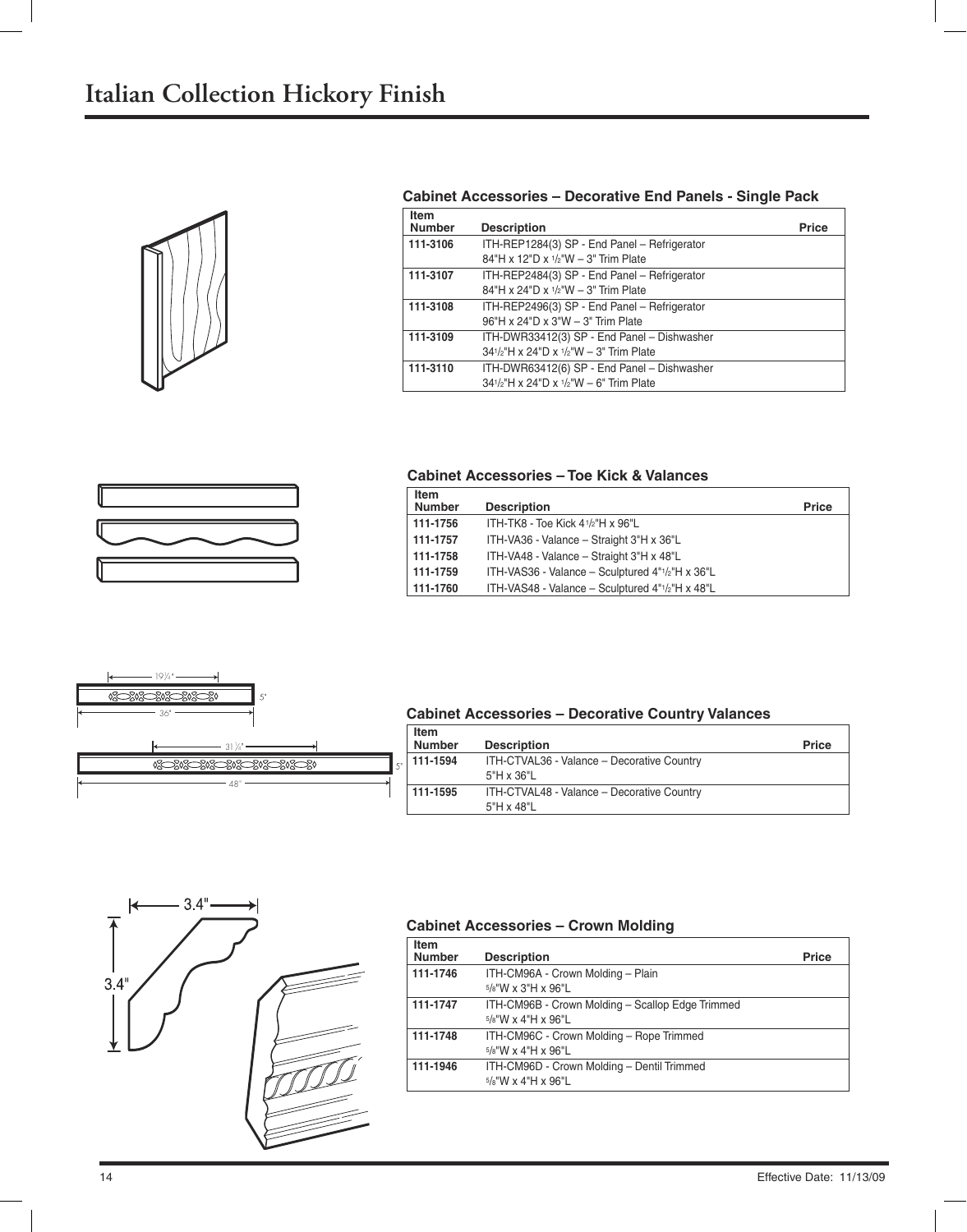









#### **Cabinet Accessories – Dentil Edge Molding**

| Item     |                                                          | <b>Price</b> |
|----------|----------------------------------------------------------|--------------|
| Number   | <b>Description</b>                                       |              |
| 111-1750 | ITH-DM4 - Dentil Edge Molding $1/2$ "W x $3/4$ "H x 48"L |              |

#### **Cabinet Accessories – Rope Molding**

| Item<br>Number | <b>Description</b>                                                | <b>Price</b> |
|----------------|-------------------------------------------------------------------|--------------|
| 111-1749       | ITH-RM8 - Rope Molding $\frac{3}{8}$ "T x $\frac{3}{4}$ "H x 96"L |              |
| 111-5089       | ITH-GR48 - Guard Rail $3/4$ "W x 2 $9/16$ "H x 48"L               |              |

#### **Cabinet Accessories – Scribe Molding**

| Item<br>Number | <b>Description</b>                                                       | <b>Price</b> |
|----------------|--------------------------------------------------------------------------|--------------|
| $111 - 5166$   | ITH-SC1-3 - Single-sided Bull-nose Molding<br>$3/4$ "W x $1/4$ "T x 72"L |              |

#### **Cabinet Accessories – Batten Molding**

| Item<br><b>Number</b> | <b>Description</b>                     | <b>Price</b> |
|-----------------------|----------------------------------------|--------------|
| $111-5167$            | ITH-SC2 Double-sided Bull-nose Molding |              |
|                       | $3/4$ "W x $1/8$ "T x 72"L             |              |

#### **Cabinet Accessories – Outside Corner Molding**

| $ $ Item<br>  Number | <b>Description</b>             | <b>Price</b> |
|----------------------|--------------------------------|--------------|
| $111 - 5168$         | ITH-SC5 Outside Corner Molding |              |
|                      | $3/4$ "W x $1/4$ "T x 72"L     |              |

#### **Cabinet Accessories – Round Molding**

| Item<br><b>Number</b> | <b>Description</b>         | <b>Price</b> |
|-----------------------|----------------------------|--------------|
| $111 - 5187$          | ITH-SC9 1/4" Round Molding |              |
|                       | $1/2$ "W x $1/2$ "T x 72"L |              |

#### **Cabinet Accessories – Base Molding - Single Pack**

| <b>Item</b><br><b>Number</b> | <b>Description</b>          | <b>Price</b> |
|------------------------------|-----------------------------|--------------|
| 111-3121                     | ITH-BM3-SP - Base Molding   |              |
|                              | $31/2$ "W x $5/8$ "T x 96"L |              |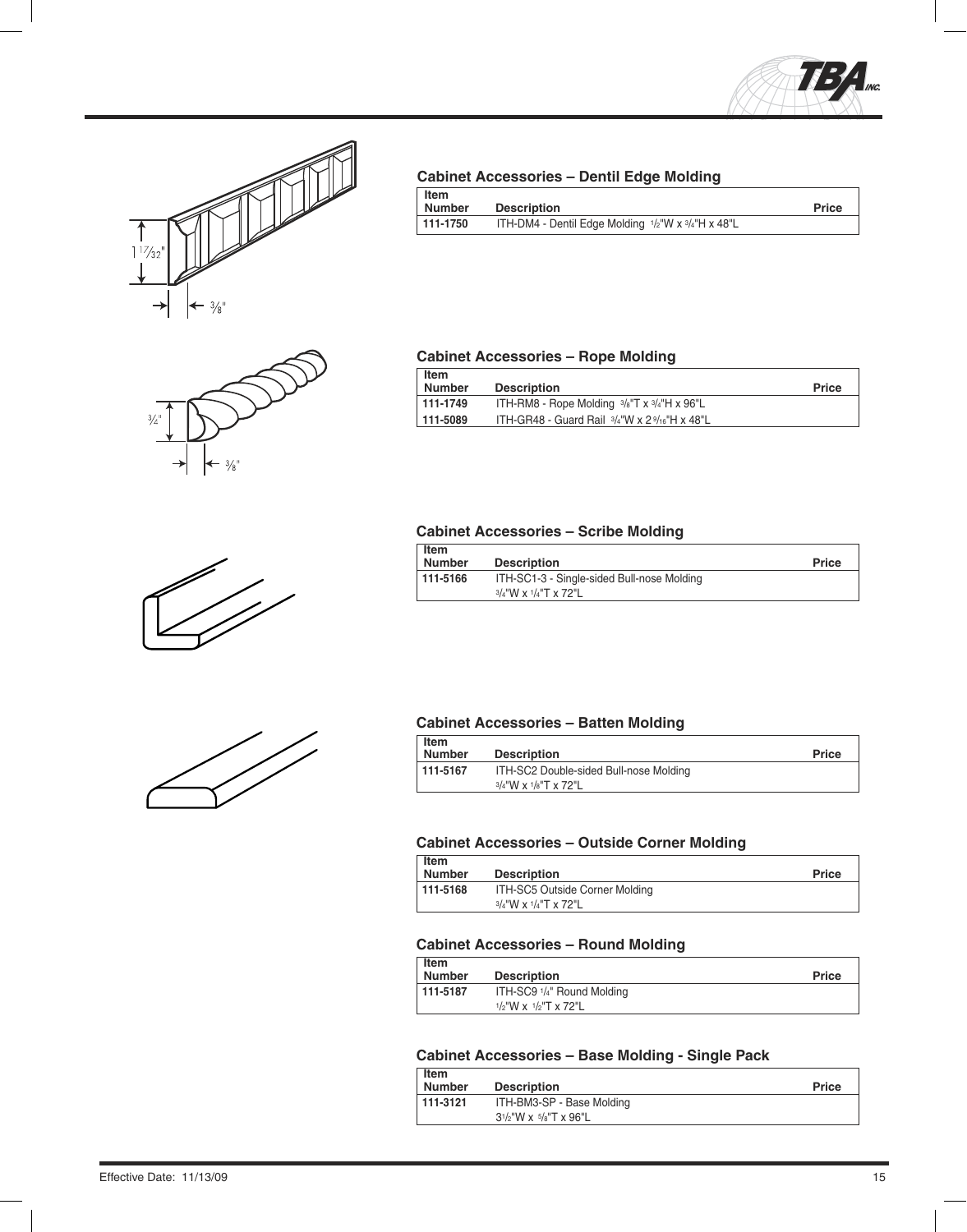## **Italian Collection Hickory Finish**





#### **Cabinet Accessories – Outside Corner Molding**

| Item<br><b>Number</b> | <b>Description</b>                                       | <b>Price</b> |
|-----------------------|----------------------------------------------------------|--------------|
| $111 - 5168$          | ITH-SC5 - Outside Corner Molding<br>3/4"W x 1/4"H x 72"L |              |

#### **Cabinet Accessories – Under Cabinet Trim Molding**

| <b>Item</b><br><b>Number</b> | <b>Description</b>                    | <b>Price</b> |
|------------------------------|---------------------------------------|--------------|
| $111-1751$                   | ITH-LRM8 - Under Cabinet Trim Molding |              |
|                              | $1"W \times 1'/2"H \times 96"L$       |              |

#### **Cabinet Accessories – Crown Molding**

| <b>Item</b>   |                                                               |              |
|---------------|---------------------------------------------------------------|--------------|
| <b>Number</b> | <b>Description</b>                                            | <b>Price</b> |
| 111-1612      | ITH-LCM8 - $4\frac{1}{2}$ " x $\frac{4}{5}$ " – Crown Molding |              |
|               | for use with DM4 111-1750 & RM8 111-1749                      |              |





#### **Coming Soon!**

#### **Cabinet Accessories – Decorative Appliques**

| Item<br><b>Number</b> | <b>Description</b>                                                   | <b>Price</b> |
|-----------------------|----------------------------------------------------------------------|--------------|
| 111-1597              | ITH-SOA - Applique – Decorative Shell<br>11/32"T x 215/16"H x 31/4"L |              |
| 111-1596              | ITH-DOA - Applique - Decorative Onlay<br>$5/8$ "T x 41/2"H x 197/8"W |              |

#### **Cabinet Accessories – Base Spindle**



| <b>Item</b>   |                                            |              |
|---------------|--------------------------------------------|--------------|
| <b>Number</b> | <b>Description</b>                         | <b>Price</b> |
| 111-1755      | ITH-TP3 - Base Spindle 3"W x 3"L x 341/2"H |              |

#### **TBA Cabinet Touch-Up Kits**

| Item<br><b>Number</b> | <b>Description</b>                          | <b>Price</b> |
|-----------------------|---------------------------------------------|--------------|
| 111-2815              | Titan Maple Touch Up Kit                    |              |
| 111-2816              | Italian Hickory Touch Up Kit                |              |
| 111-2817              | Deluxe Oak Touch Up Kit                     |              |
| 111-2818              | Sienna Touch Up Kit for Italian or Colorado |              |
| 111-2953              | Italian Bella Touch Up Kit                  |              |
| 111-2954              | Titan Antique White Touch Up Kit            |              |

**\* These touch-up kits in are designed to repair most minor scrapes** and marks. Each kit contains a capillary marker and a filler stick.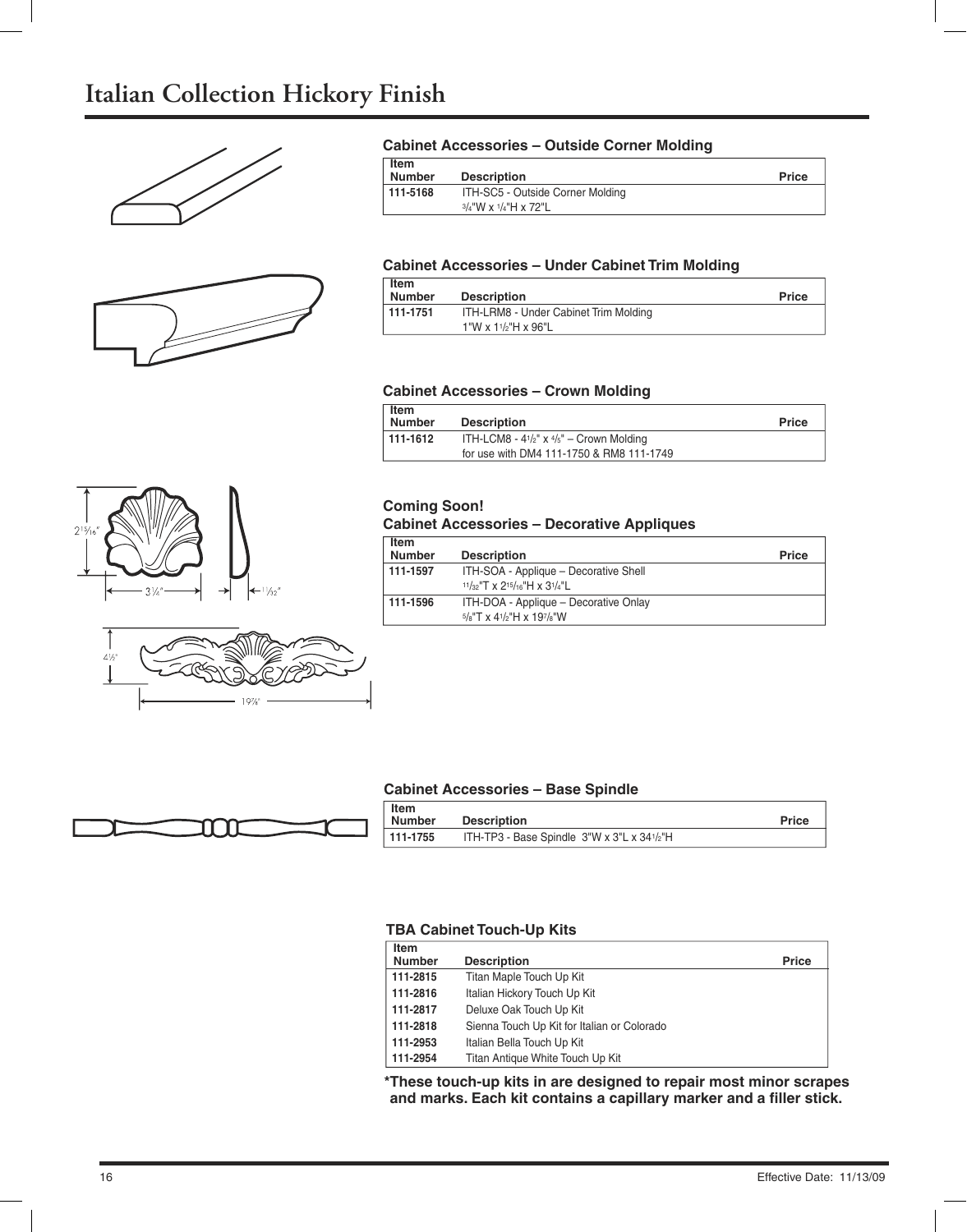



#### **Italian Hickory Finish Vanities - 2 Doors**

| Item                 |                                         |              |
|----------------------|-----------------------------------------|--------------|
| <b>Number</b>        | <b>Description</b>                      | <b>Price</b> |
| 541-1491             | ITH-2421-34 - 24" x 21" x 34" - 2 Doors |              |
| 541-1494             | ITH-3021-34 - 30" x 21" x 34" - 2 Doors |              |
| 111-1625             | ITH-3621-34 - 36" x 21" x 34" - 2 Doors |              |
|                      | ITH-4221-34 - 42" x 21" x 34" - 2 Doors |              |
|                      | ITH-4821-34 - 48" x 21" x 34" - 2 Doors |              |
| 111-1817<br>111-1819 |                                         |              |

#### **Italian Hickory Finish Vanities - 1 Door with Drawers**

| Item          |                                                        |              |
|---------------|--------------------------------------------------------|--------------|
| <b>Number</b> | <b>Description</b>                                     | <b>Price</b> |
| 541-1493      | ITH-2421D-34 - 24" x 21" x 34" - 1 Door with 2 Drawers |              |
| 541-1495      | ITH-3021D-34 - 30" x 21" x 34" - 1 Door with 2 Drawers |              |





#### **Italian Hickory Finish Vanities - 2 Doors with Drawers**

| Item          |                                                         |              |
|---------------|---------------------------------------------------------|--------------|
| <b>Number</b> | <b>Description</b>                                      | <b>Price</b> |
| 541-1496      | ITH-3621D-34 - 36" x 21" x 34" - 2 Doors with 2 Drawers |              |
| 541-1497      | ITH-4221D-34 - 42" x 21" x 34" - 2 Doors with 2 Drawers |              |
| *541-1498     | ITH-4821D-34 - 48" x 21" x 34" - 2 Doors with 4 Drawers |              |
| *541-1499     | ITH-6021D-34 - 60" x 21" x 34" - 2 Doors with 4 Drawers |              |

**\*** *48" & 60" Drawers on left & right side of the vanity*

#### **Italian Hickory Vanities Drawer Pack - 3 Drawers**

| <b>Item</b><br><b>Number</b> | <b>Description</b>                                           | <b>Price</b> |
|------------------------------|--------------------------------------------------------------|--------------|
| 111-1629                     | ITH-VD123-21-34 - Drawer Pack<br>12" x 21" x 34" - 3 Drawers |              |
| 111-1630                     | ITH-VD153-21-34 - Drawer Pack<br>15" x 21" x 34" - 3 Drawers |              |
| 111-1631                     | ITH-VD183-21-34 - Drawer Pack<br>18" x 21" x 34" - 3 Drawers |              |
| 111-1632                     | ITH-VD213-21-34 - Drawer Pack<br>21" x 21" x 34" - 3 Drawers |              |
| 111-1821                     | ITH-VD243-21-34 - Drawer Pack<br>24" x 21" x 34" - 3 Drawers |              |





#### **Italian Hickory Finish Vanities - 4 Doors with 4 Center Drawers**

| Item     |                                |              |
|----------|--------------------------------|--------------|
| Number   | <b>Description</b>             | <b>Price</b> |
| 541-1500 | ITH-7221D-34 - 72" x 21" x 34" |              |
|          | 4 Doors with 4 Center Drawers  |              |

#### **Italian Hickory Medicine Cabinet**

| Item          |                                            |              |
|---------------|--------------------------------------------|--------------|
| <b>Number</b> | <b>Description</b>                         | <b>Price</b> |
| 111-1853      | ITH-M2430 Italian Hickory Medicine Cabinet |              |
|               | 24" x 5" x 30" - 2 Mirrored Doors          |              |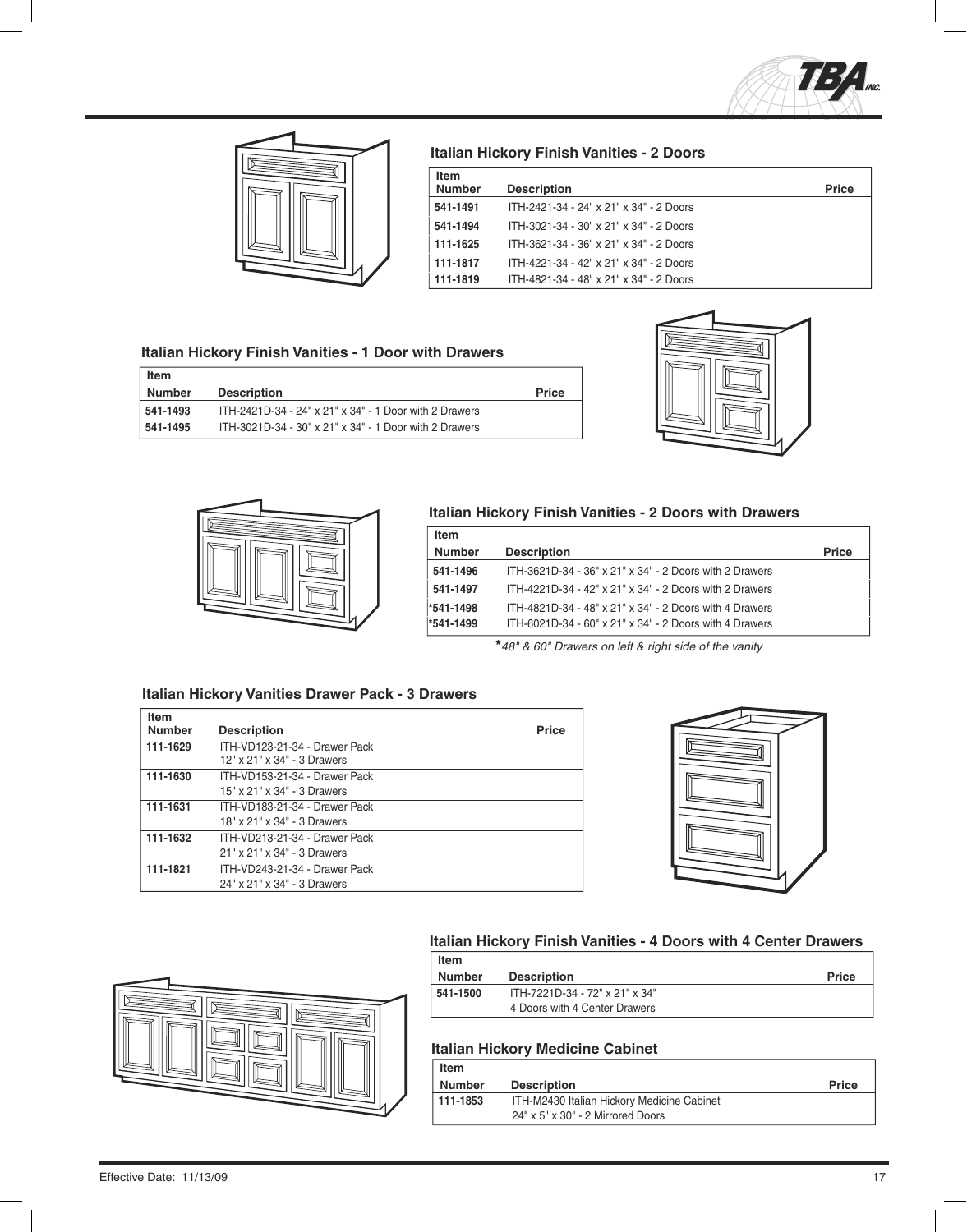

#### **Italian Hickory Finish Filler Strip**

| <b>Item</b><br><b>Number</b> | <b>Description</b>                       | <b>Price</b> |
|------------------------------|------------------------------------------|--------------|
| 111-1633                     | ITH-VBF3-Vanity Filler - 3" x 30"        |              |
| $  111 - 1822$               | ITH-VF334-Solid - Filler Strip - 3 x 34" |              |

#### **Italian Hickory Finish Single Desk Drawer**

| <b>Item</b><br><b>Number</b> | <b>Description</b>                                                   | <b>Price</b> |
|------------------------------|----------------------------------------------------------------------|--------------|
| 111-1823                     | ITH-VDU2421 - Desk Drawer - 24" x 21" x 4 $1/2$ " (7" Front)         |              |
| 111-1634                     | ITH-VDU3021 - Desk Drawer - 30" x 21" x 4 $\frac{1}{2}$ " (7" Front) |              |
| 111-1635                     | ITH-VDU3621 - Desk Drawer - 36" x 21" x 4 $1/2$ " (7" Front)         |              |
| 111-1636                     | ITH-VDU4821 - Desk Drawer - 48" x 21" x 4 $\frac{1}{2}$ " (7" Front) |              |





#### **Italian Hickory Finish Linen Cabinet**

| Item<br><b>Number</b> | <b>Description</b>             | Price |
|-----------------------|--------------------------------|-------|
| 111-1637              | ITH-VLC2184-21 - Linen Cabinet |       |
|                       | 21" x 21" x 84" - 3 Doors      |       |
| 111-1824              | ITH-VLC2484-21 - Linen Cabinet |       |
|                       | 24" x 21" x 84" - 3 Doors      |       |



#### **Item Number Description Price**

| 111-1643 | ITH-OJ2130 - Overjohn - 21" x 7" x 30" - 2 Doors |
|----------|--------------------------------------------------|
|          |                                                  |



#### **Italian Hickory Finish Wall Mirrors**

| <b>Item</b><br><b>Number</b> | <b>Description</b>                              | <b>Price</b> |
|------------------------------|-------------------------------------------------|--------------|
| 111-1638                     | ITH-MR2430 - Wall Mirror - 24" x 30" with Shelf |              |
| 111-1639                     | ITH-MR3040 - Wall Mirror - 30" x 40" with Shelf |              |
| 111-1640                     | ITH-MR3640 - Wall Mirror - 36" x 40" with Shelf |              |
| 111-1641                     | ITH-MR4240 - Wall Mirror - 42" x 40" with Shelf |              |
| 111-1642                     | ITH-MR4840 - Wall Mirror - 48" x 40" with Shelf |              |

#### **Italian Hickory Triview Mirrors**

| Item<br>Number | <b>Description</b>                           | <b>Price</b> |
|----------------|----------------------------------------------|--------------|
| $111-2157$     | ITH-T3030 - Triview Mirror - 30" x 5"D x 30" |              |
| $111-2158$     | ITH-T3630 - Triview Mirror - 36" x 5"D x 30" |              |
| 111-2159       | ITH-T4830 - Triview Mirror - 48" x 5"D x 30" |              |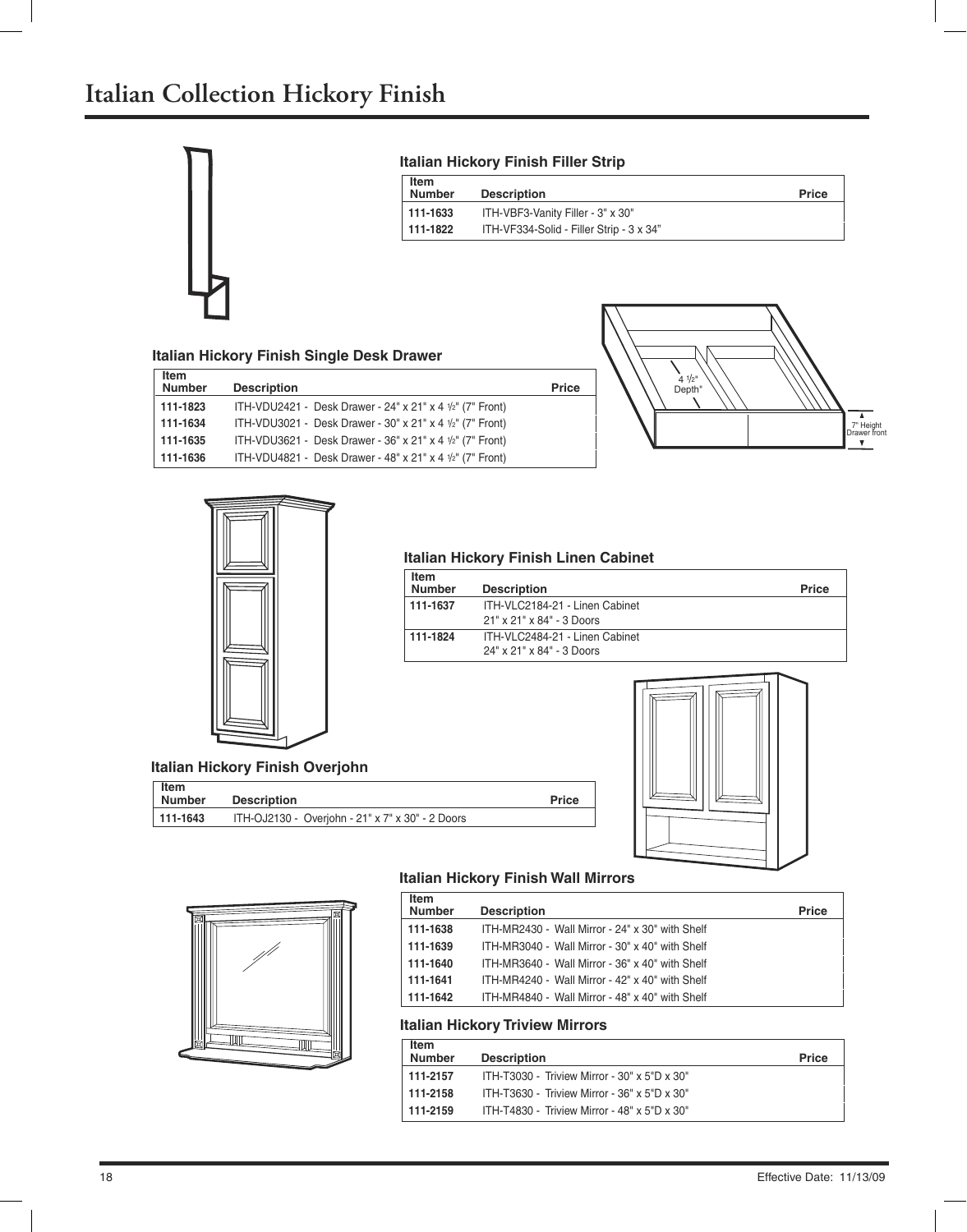

#### **Sample Door Fronts (Includes Door & Drawer Header)**

| Computer# | Code      | <b>Description</b>                                         | <b>Price</b> |
|-----------|-----------|------------------------------------------------------------|--------------|
| 111-5237  | LD - SB15 | Deluxe Oak - Door with Drawer Front                        |              |
| 111-5238  |           | AKOF - SB15   Knotted Oak - Door with Drawer Front         |              |
| 111-5239  |           | ITH - SB15   Italian Hickory - Door with Drawer Front      |              |
| 111-5240  |           | BGS - SB15   Builder Grade Sienna - Door with Drawer Front |              |
| 111-5232  | DC.       | Display Sample Doorcase (For Door Fronts Only)             |              |

#### **Door Samples of TBA Stock Cabinets**

| Computer# | Code       | <b>Description</b>                   | <b>Price</b> |
|-----------|------------|--------------------------------------|--------------|
| 111-1463  | LD.        | Deluxe Oak - Door Sample             |              |
| 111-1450  | <b>ITH</b> | Italian Hickory - Door Sample        |              |
| 111-1479  | <b>TMG</b> | Titan Maple Glaze - Door Sample      |              |
| 111-1484  | ZRCW       | Zeus Creamy White Rope - Door Sample |              |
| 541-1683  | <b>AKO</b> | Knotted Oak Shaker - Door Sample     |              |
| 111-1825  | <b>DSB</b> | Door Sample Bag - Holds 7 Doors      |              |

#### **Door Samples of TBA Cabinets Available for Container Purchase**

| Computer# | Code        | <b>Description</b>                                             | <b>Price</b> |
|-----------|-------------|----------------------------------------------------------------|--------------|
| 111-1447  | <b>ITB</b>  | Italian Bella - Door Sample                                    |              |
| 111-1451  | <b>ITM</b>  | Italian Maple (Natural) - Door Sample                          |              |
| 111-1452  | <b>ITMB</b> | Italian Natural Maple w/ brown lines - Door Sample             |              |
| 111-1453  | <b>ITS</b>  | Italian Sienna - Door Sample                                   |              |
| 111-1461  | CO          | Colorado Oak - Door Sample                                     |              |
| 111-1464  | <b>MD</b>   | Deluxe Maple - Door Sample                                     |              |
| 111-1474  | <b>DCCA</b> | Contemporary Chocolate - Door Sample                           |              |
| 541-1682  | WH-G        | Deluxe White Gloss (available for vanities only) - Door Sample |              |
| 111-1832  | <b>MDH</b>  | Raised Panel Hickory - Door Sample                             |              |
| 111-2598  | <b>BGN</b>  | Builder Grade Chestnut (Flat Panel) - Door Sample              |              |
| 111-2597  | <b>BGM</b>  | Builder Grade Maple (Flat Panel) - Door Sample                 |              |
| 111-2600  | <b>BGS</b>  | Builder Grade Sienna (Flat Panel) - Door Sample                |              |
| 111-2599  | <b>BGH</b>  | Builder Grade Hickory (Flat Panel) - Door Sample               |              |
| 111-1458  | <b>CH</b>   | Colorado Hickory - Door Sample                                 |              |
| 111-1459  | <b>CMM</b>  | Colorado Natural Maple - Door Sample                           |              |
| 111-1460  | <b>CMMB</b> | Colorado Maple w/ brown lines - Door Sample                    |              |
| 111-1462  | <b>CS</b>   | Colorado Sienna - Door Sample                                  |              |
| 111-1477  | <b>TMM</b>  | Titan Natural Maple - Door Sample                              |              |
| 111-1478  | <b>TMC</b>  | Titan Cherry - Door Sample                                     |              |
| 111-1479  | <b>TMG</b>  | Titan Maple Glaze - Door Sample                                |              |
| 111-1480  | <b>OMT</b>  | Titan Oak - Door Sample                                        |              |
| 111-1481  | <b>TAW</b>  | Titan Antique White - Door Sample                              |              |
| 111-1482  | <b>TMB</b>  | Titan Natural Maple w/ brown lines - Door Sample               |              |
| 111-2099  | TMH         | Titan Maple Hickory - Door Sample                              |              |
| 111-2098  | <b>TMS</b>  | Titan Maple Sienna - Door Sample                               |              |
| 111-1483  | <b>ZRG</b>  | Titan Maple Glaze Rope - Door Sample                           |              |
| 111-1571  | <b>MAN</b>  | Manhattan - Door Sample                                        |              |
| 111-1920  | <b>CHF</b>  | Colorado Hickory Full Overlay - Door Sample                    |              |
| 111-1952  | VC          | Victorian Cherry - Door Sample                                 |              |
| 111-1933  | <b>VRC</b>  | Victorian Rope Cherry - Door Sample                            |              |
| 111-1951  | VRAW        | Victorian Rope Antique White - Door Sample                     |              |
| 111-1950  | <b>KSG</b>  | Kingston Maple Glaze- Door Sample                              |              |
| 111-2097  | <b>KSS</b>  | Kingston Sienna - Door Sample                                  |              |
| 111-2096  | <b>KSH</b>  | Kingston Hickory - Door Sample                                 |              |
| 111-1825  | <b>DSB</b>  | Door Sample Bag - Holds 7 Doors                                |              |
| 111-5443  | <b>PC</b>   | <b>Pacifica Mini SB15 Door Front</b>                           |              |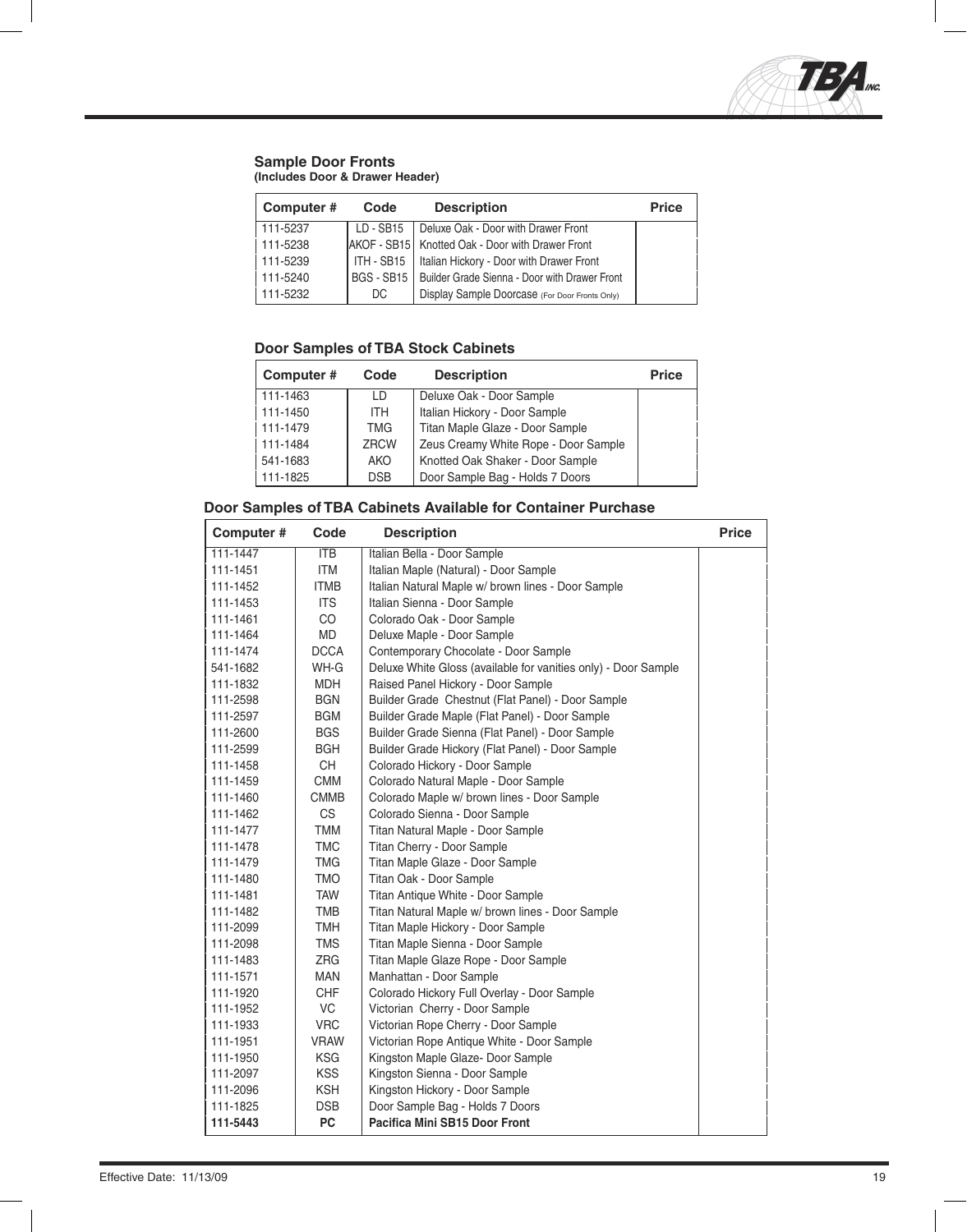# *Black Pearl Kitchen Cabinet Accessories*

| <b>COMPUTER</b> | PART#                       | <b>DESCRIPTION</b>                                                                            | <b><i>WAREHOUSE</i></b><br>PRICING |
|-----------------|-----------------------------|-----------------------------------------------------------------------------------------------|------------------------------------|
| 111-2709        | SH-TMK-2421-21-BD           | 24"x21"x34"BP-IMPERIAL 2-DOOR<br><b>1 BOTTOM DRAWER VANITY</b>                                |                                    |
| 111-2710        | TMGL-K-CM96                 | CROWN MOLDING $96''x 2''_2$                                                                   |                                    |
| 111-2711        | TMGL-K-CM96C                | CROWN MOLDING 96"X4" ROPE STYLE                                                               |                                    |
| 111-2712        | TMGL-K-LCM8                 | CROWN MOLDING USED W/RM8 OR DM4 $4\frac{1}{2}$ " $\times$ 4/5"                                |                                    |
| 111-2713        | TMGL-K-DM4                  | DENTAL ONLY - 48"x 3/4" x.30"                                                                 |                                    |
| 111-2714        | TMGL-K-<br>FBP96341214      | FINISHED BACK PANEL 96"L x 34 <sup>1/2</sup> "H x <sup>1/4</sup> " PLYWOOD<br>1 SIDE FINISHED |                                    |
| 111-2715        | TMGL-K-W30GH                | <b>GLASS HOLDER-30" WIDTH</b>                                                                 |                                    |
| 111-2716        | TMGL-K-W36GH                | <b>GLASS HOLDER-36" WIDTH</b>                                                                 |                                    |
| 111-2717        | $TMGL-K-SC1-3$              | MOLDING $3/4$ "Wx96"Lx $1/4$ "T 1 SIDE BULL NOSE<br>(SCRIBE)                                  |                                    |
| 111-2718        | <b>TMGL-K-W3018PL</b>       | PLATE HOLDER 30"Wx12"Dx18"H                                                                   |                                    |
| 111-2719        | <b>TMGL-K-W3618PL</b>       | PLATE HOLDER 36"Wx12"Dx18"H                                                                   |                                    |
| 111-2720        | TMGL-K-<br>REP2484(3)-SOLID | REFRIGERATOR END PANEL 24"x84"x3<br><b>RETURN SOLID</b>                                       |                                    |
| 111-2721        | TMGL-K-RM8                  | ROPE ONLY 96"x3/4" (USED W/LCM8)                                                              |                                    |
| 111-2728        | TMGL-K-TK8                  | TOE KICK $4\frac{1}{2}$ "x 8'                                                                 |                                    |
| 111-2729        | TMGL-K-LRM8                 | UNDER WALL CABINET MOLDING 96"x11/2"x1"                                                       |                                    |
| 111-2730        | <b>TMGL-K-W3018WR</b>       | WINE RACK 30"Wx12"Dx18"H                                                                      |                                    |
| 111-2731        | <b>TMGL-K-W3618WR</b>       | WINE RACK 36"Wx12"Dx18"H                                                                      |                                    |
| 111-2732        | TMGL-K-WH30                 | Woop Hoop 30"Wx24"Hx8"D                                                                       |                                    |
| 111-2733        | TMGL-K-WH36                 | Woop Hoop $36"Wx24"Hx8"D$                                                                     |                                    |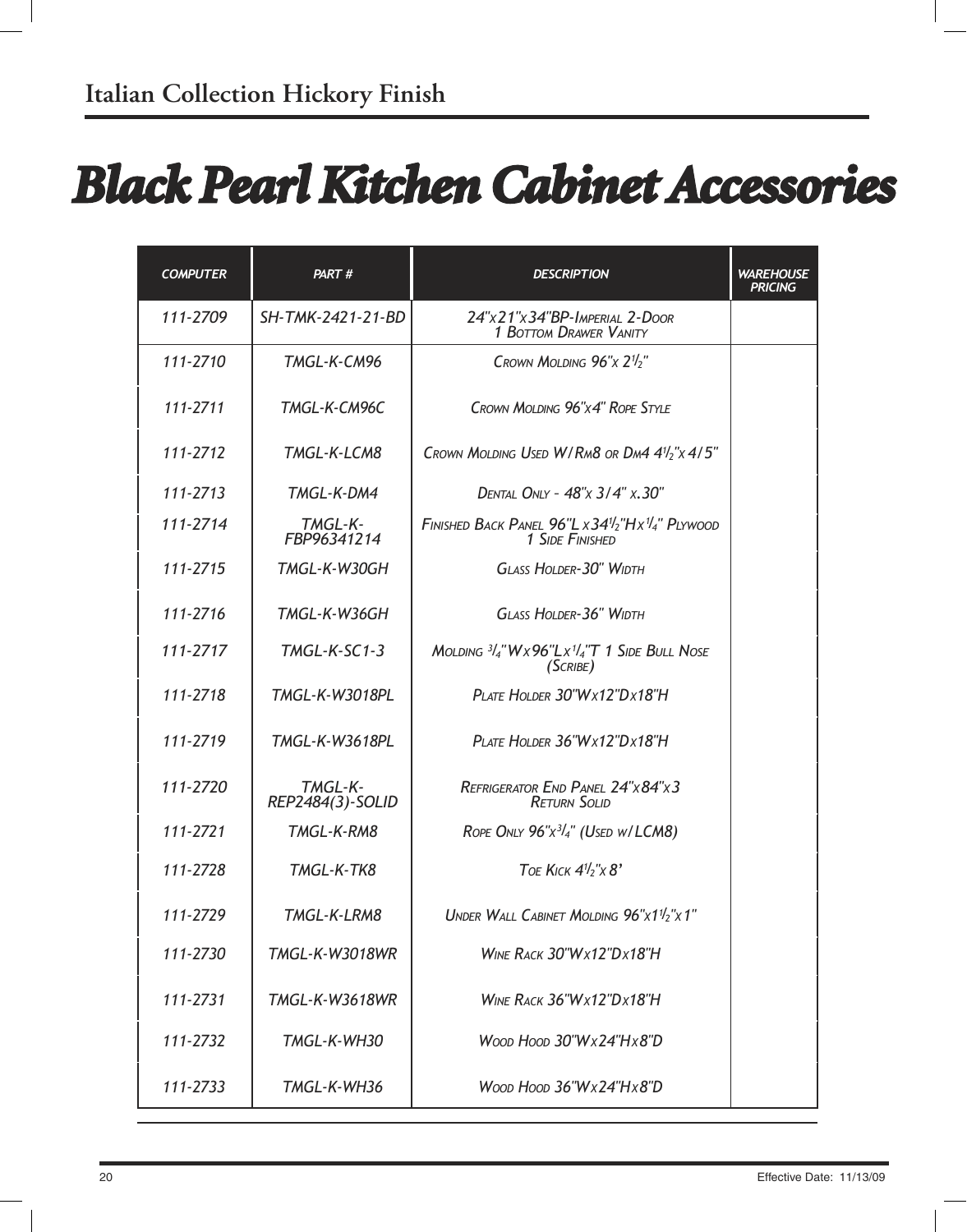

**Lazy Susan:**  LS3312S LS3612S LS3612

*Two 28" carousels. One at base, one at midpoint (12 1/2" between carousels). All wood Lazy-Susan carousels. All base cabinets include finished toe kick. 8ft. toe kicks available. Durable ball-bearing design.*



## **Wall Pantry:**

WP 84"H x 18"W x 24"D - 2 doors WP 84"H x 24"W x 24"D - 4 doors WP 90"H x 18"W x 24"D - 2 doors WP 90"H x 24"W x 24"D - 4 doors WP 96"H x 18"W x 24"D - 2 doors WP 96"H x 24"W x 24"D - 4 doors WP 96"H x 30"W x 24"D - 4 doors

*doors.*

**SB60" Wide Sink Base:** *All base cabinets include finished toe kick. 8ft. toe kicks available. Can be used for a drop-in range. Includes 2 operable drawer units and four* 

*All base cabinets include finished toe kick. 8 ft. toe kicks available. Two 5/8" half depth adjustable plywood shelves in bottom.*



**Sink Base:** SB-27"\* SB-36" SB-30"\*\* SB- 39"\*\* SB-33"\*\* SB- 42"\*\*\*

*All base cabinets include finished toe kick. 8ft. toe kicks available. Can be used for a drop-in range. \*SB-30" has one false drawer front. \*\*SB-36" has two false drawer fronts & doors.*

*\*\*\*SB-42" has three false drawer fronts.*



### **Double Oven**





**Under Cabinet Trim Molding** LRM8 - 1" W x 1 1/2" H x 96" L



**Rope Molding** RM8 - 3/8" T x 3/4 "H x 96"L





**CACACACACACA** 

**Decorative Country Valances** CTVAL36 - 5" H x 36" L CTVAL48 - 5" H x 48" L



**Crown Molding** LCM8 - 4/5" W x 4 1/2" H x 96"L



W3615PL - 36"W x 12"D x 15"H W3018PL - 30"W x 12"D x 18"H W3618PL - 36"W x 12"D x 18"H



**Wall Cabinets - Wine Rack** W3015WR - 30" W x 12" D x 15" H W3615WR - 36" W x 12" D x 15" H W3018WR - 30" W x 12" D x 18" H W3618WR - 36" W x 12" D x 18" H



**Corner Appliance Garage** TAG1224



**Base Blind Corner:** BBC30-33 L/R BBC36-39 L/R BBC42-45 L/R BBC45-48 L/R

*One 5/8" half depth adjustable plywood shelf. All base cabinets include finished toe kick. 8ft. toe kicks available. Door is reversible. Pull cabinet side away from wall corner 6"- 8 1/4".*

#### **Oven Cabinet:** OC 30" x 84" OC 33" x 84" OC 33" x 90" OC 30" x 96" OC 33" x 96"





**Glass Door Frames** W1530GD 2(PCS)/Set W1830GD 2(PCS)/Set W2430GD 2(PCS)/Set W3030GD 2(PCS)/Set W3630GD 2(PCS)/Set W2436GD 2(PCS)/Set W2442GD 2(PCS)/Set WDC2430GD 2(PCS)/Set WDC2436GD 2(PCS)/Set



**Wood Oven Hood** WH30 - 30"W x 24"H WH36 - 36"W x 24"H

WALL CABINETS - Standard 12" Depth. First letter(s) represent wall cabinet description (W), first numbers indicate cabinet width and the last two numbers indicate cabinet height.

**BASE CABINETS** — Standard 24" Depth and 34.5" Height. First letter(s) indicate base cabinet description (B) and first numbers indicate cabinet width.